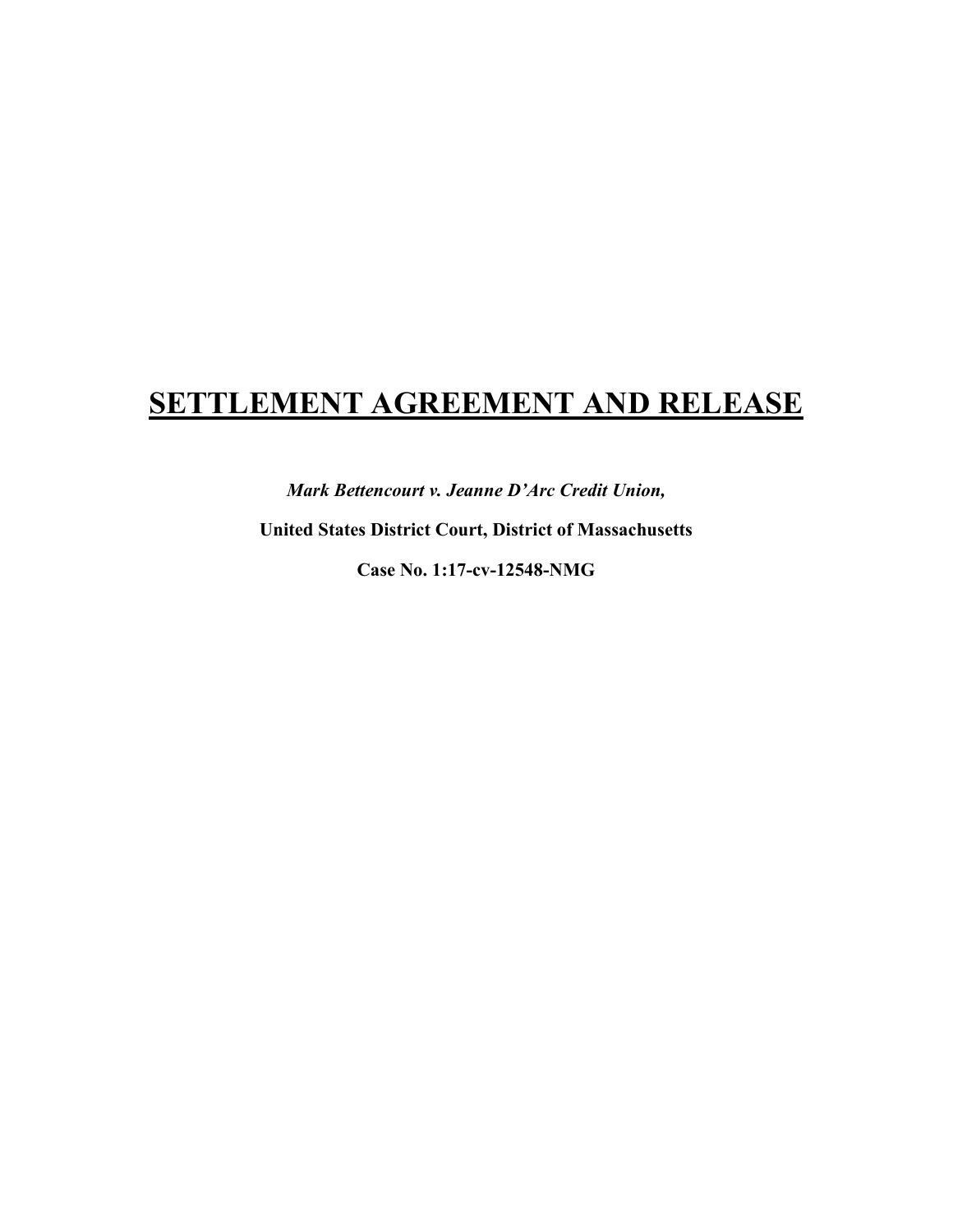#### **PREAMBLE**

This Settlement Agreement and Release (the "Agreement") is entered into by and among plaintiff Mark Bettencourt ("Named Plaintiff") and all those on whose behalf he is prosecuting this action (each of them a "Plaintiff" and all of them "Plaintiffs"), on the one hand, and defendant Jeanne D'Arc Credit Union ("Defendant"), on the other hand, as of the date executed below. All references in this Agreement to a "party" or the "parties" shall refer to a party or the parties to this Agreement.

#### **RECITALS**

A. On December 22, 2017, Named Plaintiff filed a putative class action complaint entitled *Mark Bettencourt, etc. v. Jeanne D'Arc Credit Union et al., in the United States District* Court for the District of Massachusetts, Case No. 1:17-cv-12548-NMG, alleging claims for Breach of Opt-In Contract, Breach of Account Contract, Breach of the Implied Covenant of Good Faith and Fair Dealing, Unjust Enrichment/Restitution, Money Had and Received, and Violations of the Electronic Fund Transfer Act (Regulation E) 12 C.F.R. § 1005 *et seq*. (the "Complaint").

B. On March 5, 2018, Defendant filed a motion to dismiss the Complaint.

C. On March 30, 2019, the Court granted Defendant's motion to dismiss in part and denied it in part. The Court dismissed the claims for Unjust Enrichment/Restitution and Money Had and Received and denied the motion as to the claims for Breach of Opt-In Contract, Breach of Account Contract, and Breach of the Implied Covenant of Good Faith and Fair Dealing. With regard to the claim for Violations of the Electronic Fund Transfer Act, the Court granted the motion in part, limiting the claims to any overdraft charges incurred within one year of the filing of the complaint on December 22, 2017.

D. On April 15, 2019, Defendant filed an answer to the Complaint as to the remaining claims.

E. Defendant has entered into this Agreement to resolve any and all controversies and disputes arising out of or relating to the allegations made in the Complaint, and to avoid the burden, risk, uncertainty, expense, and disruption to its business operations associated with further litigation. Defendant does not in any way acknowledge, admit to or concede any of the allegations made in the Complaint, and expressly disclaims and denies any fault or liability, or any charges of wrongdoing that have been or could have been asserted in the Complaint. Defendant nevertheless believes that this settlement is in its best interest and in the best interests of all of its members. Nothing contained in this Agreement shall be used or construed as an admission of liability and this Agreement shall not be offered or received in evidence in any action or proceeding in any court or other forum as an admission or concession of liability or wrongdoing of any nature or for any other purpose other than to enforce the terms of this Agreement.

F. Plaintiffs have entered into this Agreement to liquidate and recover on the remaining claims asserted in the Complaint, and to avoid the risk, delay, and uncertainty of continued litigation. Plaintiffs do not in any way concede the claims alleged in the Complaint lack merit or are subject to any defenses.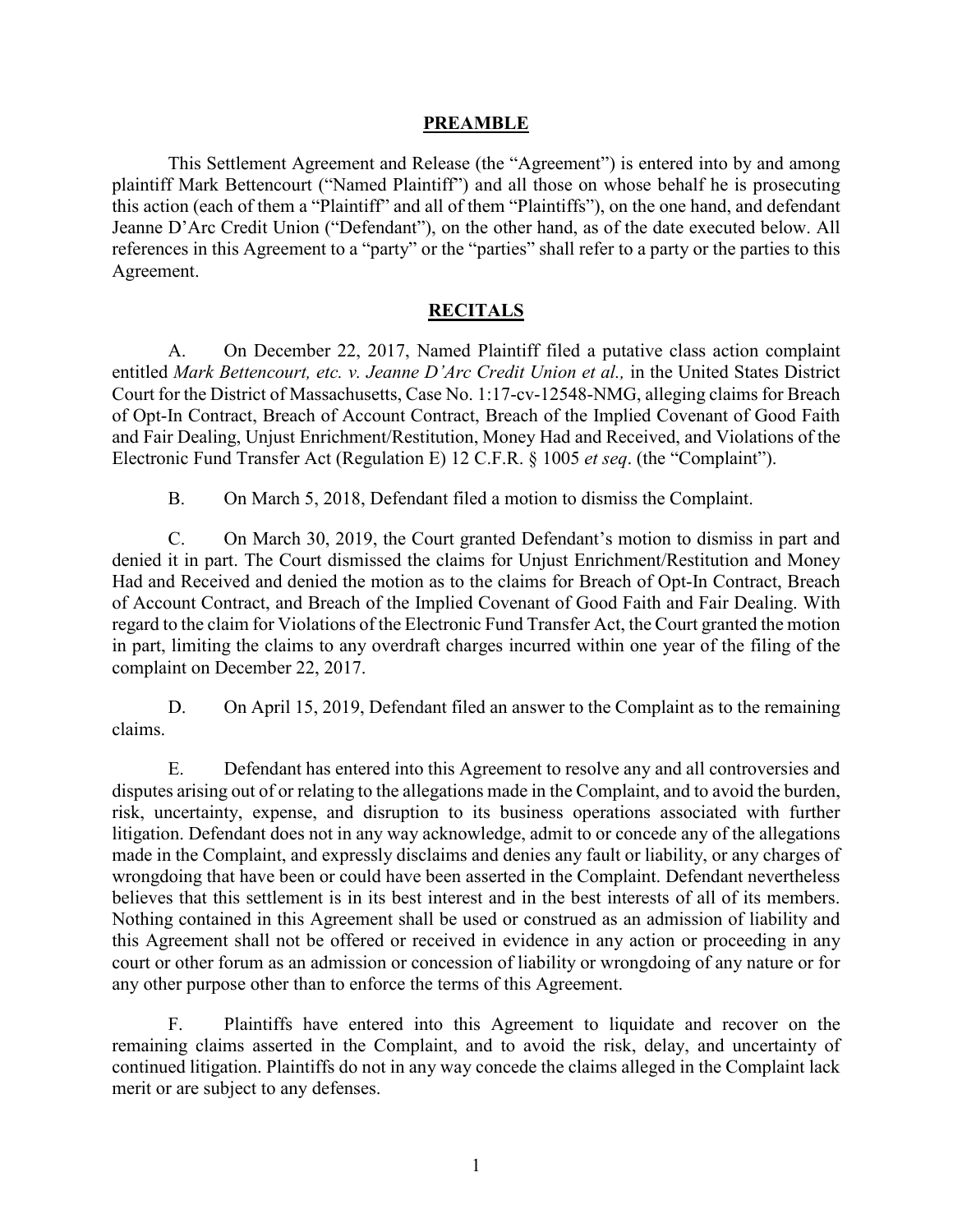#### **AGREEMENT**

**NOW**, **THEREFORE**, in consideration of the foregoing recitals, which are incorporated into and are an integral part of this Agreement, and in consideration of the mutual promises below, the parties agree as follows:

**1. DEFINITIONS.** In addition to the definitions contained elsewhere in this Agreement, the following definitions shall apply:

(a) "Bar Date To Object" will be the date set by the Court as the deadline for Class Members to file an Objection, and shall be approximately fifteen (15) days after the filing of the Motion for Final Approval.

(b) "Bar Date To Opt Out" shall be the date set by the Court as the deadline for Class Members to opt out. The Bar Date shall be thirty (30) days after the date the Notice (defined below) must be delivered to the Class Members.

(c) "Claims Administrator" shall mean the entity that will provide the notice and other administrative handling in this Settlement Agreement. Class Counsel shall request bids of at least two separate claims administrators and the one providing the lowest bid shall be selected.

(d) "Class Counsel" shall mean Richard D. McCune of McCune Wright Arevalo, LLP and Taras Kick of The Kick Law Firm, APC.

(e) "Class Member" shall mean any member of Defendant those members of Defendant who had a checking account with Defendant prior to February 15, 2016, and were assessed an Overdraft Fee on any type of payment transaction from December 22, 2011, through June 29, 2019, against their checking account if, at the time such fee was assessed, the member had sufficient money in his or her ledger balance to cover the transaction that resulted in the fee.

(f) "Court" shall mean the United States District Court for the District of Massachusetts.

(g) "Defendant's Counsel" shall mean Stuart M. Richter, Andrew J. Demko, and Paul A. Grammatico of Katten Muchin Rosenman LLP.

(h) "Effective Date" shall be thirty (30) days after the entry of the Final Approval Order (defined below) provided no objections are made to this Agreement. If there are objections to the Agreement, then the Effective Date shall be the later of: (1) Ninety (90) days after entry of the Final Approval Order, if no appeals are taken from the Final Approval Order; or (2) if appeals are taken from the Final Approval Order, then thirty (30) days after an Appellate Court ruling affirming the Final Approval Order; or (3) Thirty (30) days after entry of a dismissal of the appeal.

(i) "Exclusion Letter" shall mean a letter by a Class Member who elects to opt out of this Agreement.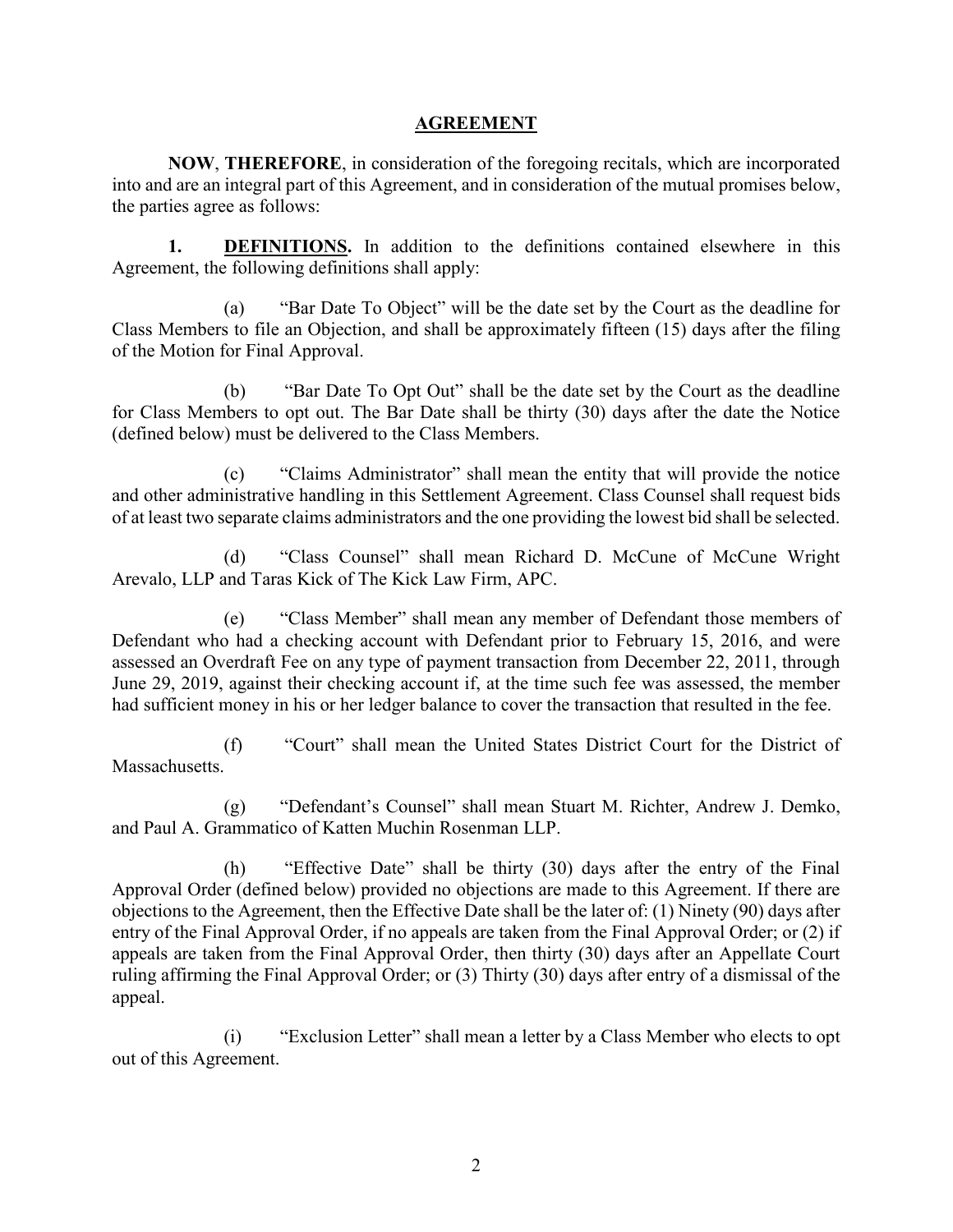(j) "Final Approval Hearing Date" shall be the date set by the Court for the hearing on any and all motions for final approval of this Agreement.

(k) "Final Approval Order" shall mean the Order and Judgment approving this Agreement issued by the Court at or after the Final Approval Hearing Date.

(l) "Final Report" shall mean the report prepared by the Claims Administrator of all receipts and disbursements from the Settlement Fund, as described in Section 8, below.

(m) "Motion For Final Approval" shall mean the motion or motions filed by Class Counsel, as referenced in Section 5 below.

(n) "Net Settlement Fund" shall mean the net amount of the Settlement Fund after payment of court approved attorneys' fees and costs, any court approved service award and the costs of Notice, and any fees paid to the Claims Administrator.

(o) "Notice" shall mean the notice to Class Members of the settlement provided for under the terms of this Agreement, as ordered by the Court in its Preliminary Approval/Notice Order (defined below), and shall refer to the form of Notice attached hereto as Exhibit 1.

(p) "Overdraft Fee" shall mean a fee assessed against a member's checking account when that account does not have sufficient funds at the time a transaction is presented for payment that was not reversed within 30 days of assessment.

"Preliminary Approval/Notice Order" shall mean the Order issued by the Court preliminarily approving this Agreement and authorizing the sending of the Notice to Class Members, as provided in Sections 3 and 4 below.

(r) "Settlement Fund" shall mean the one million, one hundred ninety-seven thousand dollars (\$1,197,000.00) to be paid by Defendant under the terms of this Agreement.

.

**2. CLASS ACTION SETTLEMENT**. Plaintiff shall propose and recommend to the Court that one settlement class (the Sufficient Funds Class) be certified, which shall be comprised of the Class Members. Defendant agrees solely for purposes of the settlement provided for in this Agreement, and the implementation of such settlement, that this case shall proceed as a class action; provided, however, that if a Final Approval Order is not issued, then Defendant shall retain all rights to object to maintaining this case as a class action. Plaintiffs and Class Counsel shall not reference this Agreement in support of any subsequent motion relating to certification of a liability class.

**3. PRELIMINARY SETTLEMENT APPROVAL**. Within two weeks of all parties signing this Agreement, Class Counsel shall use reasonable efforts to file a motion seeking a Preliminary Approval/Notice Order. The Preliminary Approval/Notice Order shall provide for: preliminary approval of this Agreement, provisional certification of the class for settlement purposes, appointment of Class Counsel as counsel to the provisionally certified class, and the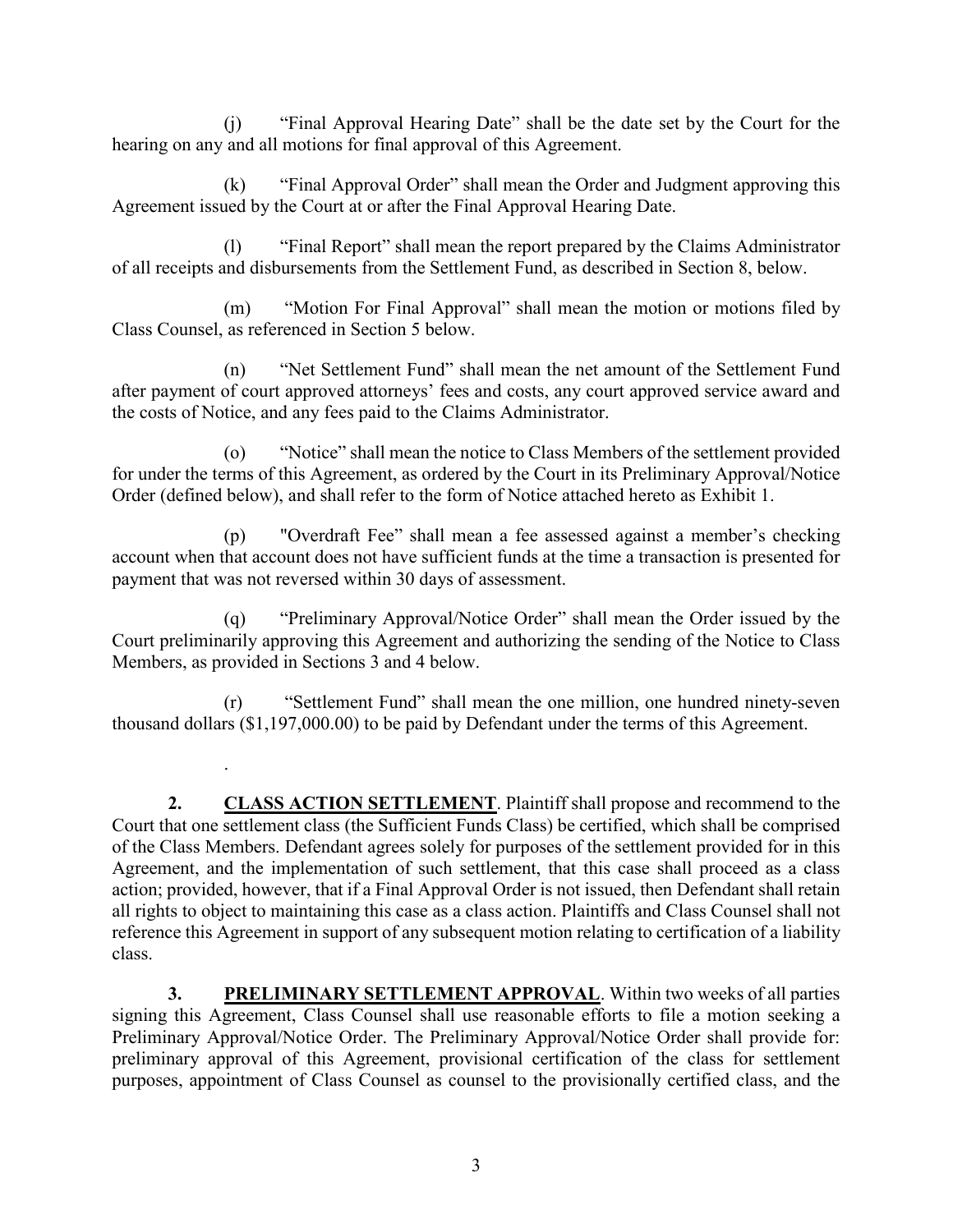requirement that the Notice be given to the Class Members as provided in Section 4, below (or as otherwise determined by the Court).

## **4. NOTICE TO THE CLASSES.**

(a) The Claims Administrator shall send the Notice to all Class Members as specified by the Court in the Preliminary Approval/Notice Order.

(b) For those Class Members who are current members of Defendant and have agreed to receive notices regarding their accounts from Defendant by email, Defendant shall provide the Claims Administrator with the most recent email addresses it has for the Class Members. The Claims Administrator shall email the Notice to each such Class Member's last known email address, in a manner that is calculated to avoid being caught and excluded by spam filters or other devices intended to block mass email. For any emails that are returned undeliverable, the Claims Administrator shall use the best available databases to obtain current email address information for class members, update its database with these emails, and resend the Notice.

(c) For those Class Members who are not current members of Defendant or who have not agreed to receive notices regarding their accounts from Defendant by email, the Notice shall be mailed to these Class Members by first class United States mail to the best available mailing addresses. Defendant shall provide the Claims Administrator with last known mailing addresses for these Class Members. The Claims Administrator will run the names and addresses through the National Change of Address Registry and update as appropriate. If a mailed Notice is returned with forwarding address information, the Claims Administrator shall re-mail the Notice to the forwarding address. For all mailed Notices that are returned as undeliverable, the Claims Administrator shall use standard skip tracing devices to obtain forwarding address information and, if the skip tracing yields a different forwarding address, the Claims Administrator shall remail the Notice to the address identified in the skip trace, as soon as reasonably practicable after the receipt of the returned mail.

(d) The Notice shall also be posted on a settlement website created by the Claims Administrator.

(e) The Claims Administrator shall maintain a database showing mail and email addresses to which each Notice was sent and any Notices that were not delivered by mail and/or email. A summary report of the Notice shall be provided to the Parties at least five (5) days prior to the deadline to file the Motion for Final Approval. The database maintained by the Claims Administrator regarding the Notice shall be available to the parties and the Court upon request. It shall otherwise be confidential and shall not be disclosed to any third party

(f) The Notice shall be in a form approved by the Court and, substantially similar to the notice form attached hereto as Exhibit 1. The parties may by mutual written consent make non-substantive changes to the Notice without Court approval.

(g) All costs associated with publishing, mailing and administering the Notice as provided for in this Section, and all costs of administration, including but not limited to the Claims Administrator's fees and costs shall be paid out of the Settlement Fund.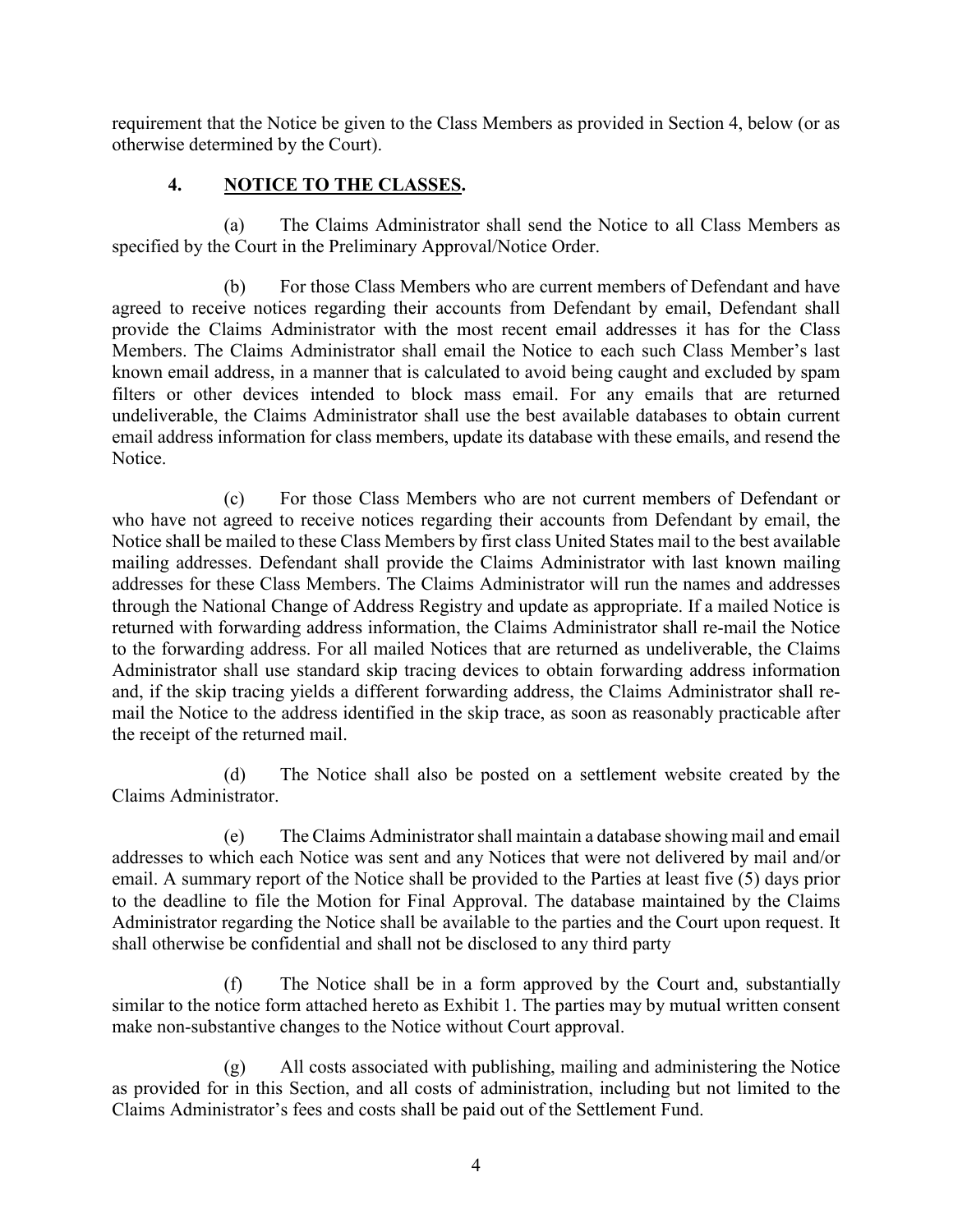**5. MOTION FOR FINAL APPROVAL**. Within a reasonable time after the Bar Date to Opt Out, and provided the conditions in Section 14, below, are satisfied, Class Counsel shall file a Motion for Final Approval of this Agreement so that same can be heard on the Final Approval Hearing Date.

**6. ENTRY OF JUDGMENT**. The Final Approval Order shall constitute the Court's final judgment in this action. The Court shall retain jurisdiction to enforce the terms of the Final Approval Order.

## **7. THE SETTLEMENT FUND AND DISTRIBUTION.**

(a) Payments to Class Members. Within ten (10) days after the entry of the Final Approval Order, Defendant shall transfer the Settlement Fund to the Claims Administrator, less the total amount that will be credited to Class Members by Defendant, as provided in subsection  $7(d)(iv)b(1)$ , below. The Settlement Fund shall be the total amount Defendant is obligated to pay under the terms of this Agreement and includes (a) Class Counsels' fees and costs; (b) any service award payment to the Named Plaintiff; (c) costs associated with administering the Notice in accordance with Section 4, above; and (d) any fees paid to the Claims Administrator for services rendered in connection with the administration process. Defendant shall not make any additional or further contributions to the Settlement Fund, even if the total amount of all alleged improper fees charged to the Class Members exceeds the value of the Net Settlement Fund. In the event a Final Approval Order is not issued, or this Agreement is terminated by either party for any reason, including pursuant to Section 14, below, the portion of the Settlement Fund paid to the Claims Administrator (including accrued interest, if any) less expenses actually incurred by the Claims Administrator or due and owing to the Claims Administrator in connection with the settlement provided for herein, shall be refunded to Defendant within two (2) business days.

(b) All funds held by the Claims Administrator shall be deemed and considered to be in *custodia legis* of the Court, and shall remain subject to the jurisdiction of the Court, until distributed pursuant to this Agreement.

(c) All funds held by the Claims Administrator at any time shall be deemed to be a Qualified Settlement Fund as described in Treasury Regulation §1.468B-1, 26 C.F.R. §1.468B-1.

(d) Payments shall be made from the Settlement Fund as follows:

(i) Plaintiff's Fees and Costs. Plaintiff's reasonable attorneys' fees and costs, as determined and approved by the Court, shall be paid from the Settlement Fund ten (10) days after entry of the Final Approval Order. Class Counsel shall apply for an award of attorneys' fees of up to one-third (33-1/3%) of the value of this settlement to the Class Members plus reimbursement of reasonable litigation costs, to be approved by the court. Defendant agrees not to oppose an application up to one-third (33-1/3%) of the Settlement Fund but reserves the right to oppose an application for fees in excess of that amount. Should the judgment approving the settlement be reversed on appeal, Class Counsel shall immediately repay all fees and costs to Defendant; should the award of fees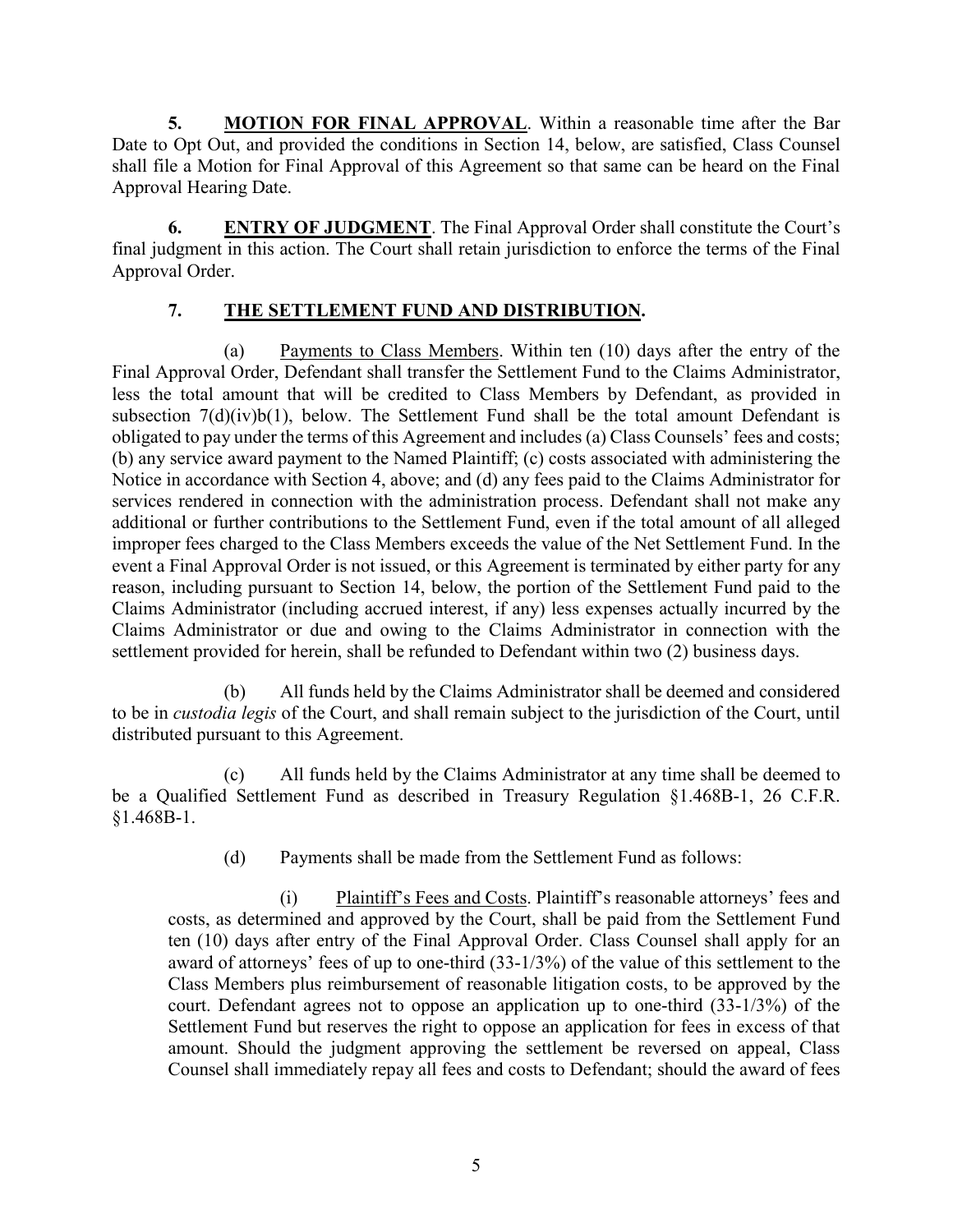and costs be reduced on appeal, Class Counsel shall immediately repay into the Settlement Fund an amount equal to the reduction ordered by the appellate court.

(ii) Service Award. Named Plaintiff may apply to the Court for a service award of up to ten thousand dollars (\$10,000). Subject to the Court's approval, the service award shall be paid from the Settlement Fund ten (10) days after the Effective Date.

(iii) Claims Administrator's Fees. The Claims Administrator's fees and costs, including estimated fees and costs to fully implement the terms of this Agreement, as approved by the Court, shall be paid within ten (10) days after the Effective Date.

(iv) Payments to Class Members. The amount paid to each Class Member shall be calculated as follows:

a. The Net Settlement Fund shall be distributed to members of the Sufficient Funds Class on a *pro rata* basis.

b. Payments to individual class members ("Individual Payments") shall be made no later than ten (10) days after the Effective Date, as follows:

- (1) For those Class Members who are members of Defendant at the time of the distribution of the Net Settlement Fund, their checking accounts shall be credited in the amount of the Individual Payment they are entitled to receive. If they do not have a checking account, but maintain another account at Defendant, then that account shall be credited.
- (2) For those Class Members who are not members of Defendant at the time of the distribution of the Net Settlement Fund, they shall be sent a check by the Claims Administrator at the address used to provide the Notice, or at such other address as designated by the Class Member. The Class Member shall have one-hundred eighty (180) days to negotiate the check. Any checks uncashed after onehundred eighty (180) days shall be distributed pursuant to Section 11.

(v) In no event shall any portion of the Settlement Fund revert to Defendant.

**8. FINAL REPORT TO THE COURT**. Within two hundred (200) days after the Effective Date, Class Counsel shall submit to the Court a Final Report, setting forth: (a) the amounts paid to Class Members by the Claims Administrator, (b) Any checks not cashed or returned; (c) the efforts undertaken to follow up on uncashed and/or returned checks; (d) the total amount of money unpaid to Class Members; and (e) the total amount of credits issued to Class Members by Defendant. Defendant shall provide a declaration under penalty of perjury setting forth the amount of the credits issued to Class Members. Class Counsel shall be entitled to verify credits by confidential review of Class Member account statements.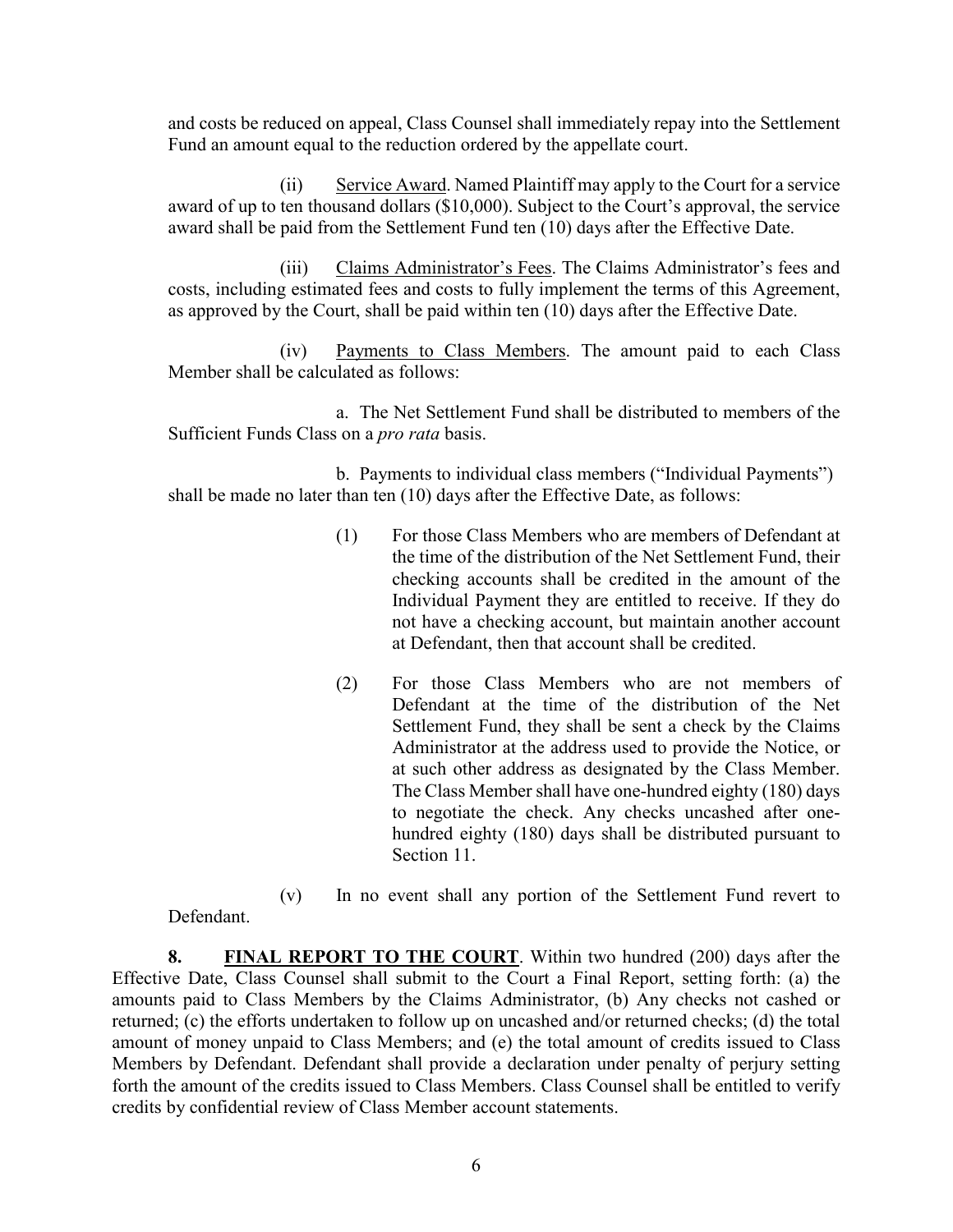#### **9. THE CLAIMS ADMINISTRATOR**.

(a) The Claims Administrator shall execute a retainer agreement that shall provide, among other things, that the Claims Administrator shall be bound by and shall perform the obligations imposed on it under the terms of this Agreement.

(b) The Claims Administrator shall be subject to the jurisdiction of the Court with respect to the administration of this Agreement.

(c) The Claims Administrator shall keep all information regarding Class Members confidential except as otherwise provided herein. All data created and/or obtained and maintained by the Claims Administrator pursuant to this Agreement shall be destroyed twelve (12) months after the Final Report is submitted to the Court, provided that Class Counsel and Defendants Counsel, or either of them, at their own cost, shall receive a complete digital copy of the Claims Administrator's records, together with a declaration establishing completeness and authenticity, which they may maintain consistent with their own document retention policies.

(d) The Claims Administrator also shall be responsible for timely and properly filing all tax returns necessary or advisable, if any, with respect to the Settlement Fund. Except as provided herein, Class Members shall be responsible for their own tax reporting of payments or credits received under the terms of this Agreement.

(e) The Claims Administrator shall provide the data in its claims administration database to Defendant's Counsel and/or Class Counsel in response to any written request, including an email request. The written request shall be copied to the other party when made.

(f) Within one hundred-ninety (190) days after the Effective Date, the Claims Administrator shall prepare a declaration setting forth the total payments issued to Class Members by the Claims Administrator, the total amount of any checks uncashed and/or returned, and the total amount of money being held by the Claims Administrator.

**10. CY PRES PAYMENT.** Subject to Court approval, thirty (30) days after the Final Report the total amount of uncashed checks, and amounts held by the Claims Administrator at the time of the Final Report, shall be paid by the Claims Administrator to Public Citizen, a 501(c) nonprofit.

## **11. OPT-OUTS.**

(a) A Class Member who wishes to exclude himself or herself from this Agreement, and from the release of claims and defenses provided for under the terms of this Agreement, shall submit an Exclusion Letter by mail to the Claims Administrator. For an Exclusion Letter to be valid, it must be postmarked on or before the Bar Date to Opt Out. Any Exclusion Letter shall identify the Class Member, state that the Class Member wishes to exclude himself or herself from the Agreement, and shall be signed and dated.

(b) The Claims Administrator shall maintain a list of persons who have excluded themselves and shall provide such list to Defendant's Counsel and Class Counsel at least five (5) days prior to the date Class Counsel is required to file the Motion for Final Approval. The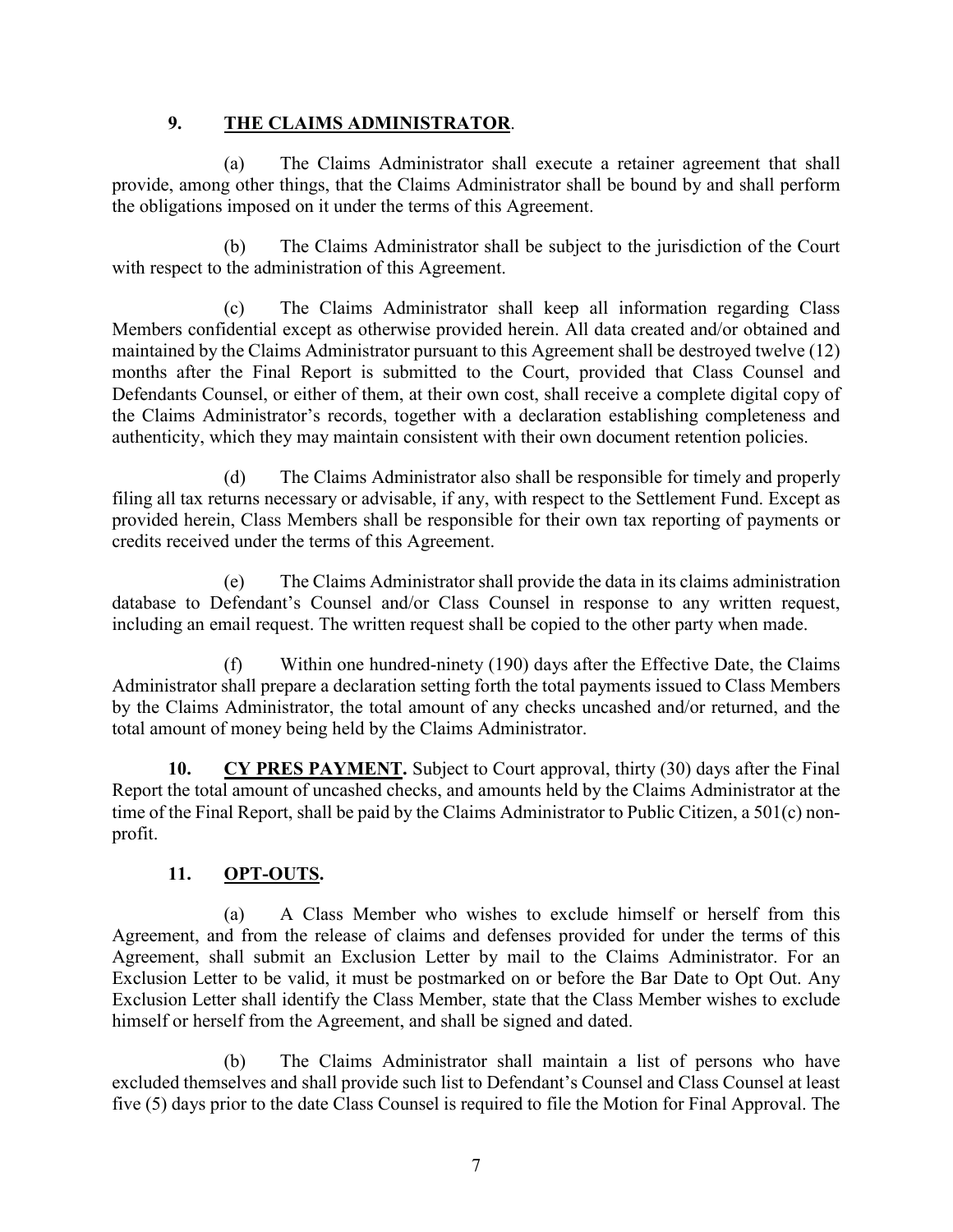Claims Administrator shall retain the originals of all Exclusion Letters (including the envelopes with the postmarks). The Claims Administrator shall make the original Exclusion Letters available to Class Counsel, Defendant's Counsel and/or the Court upon two (2) court days' written notice.

#### **12. OBJECTIONS.**

(a) Any Class Member, other than a Class Member who timely submits an Exclusion Letter, may object to this Agreement.

(b) To be valid and considered by the Court, the objection must be in writing and sent by first class mail, postage pre-paid, to the Claims Administrator. The objection must be postmarked on or before the Bar Date to Object, and must include the following information:

> (i) The objector's name, address, telephone number, and the contact information for any attorney retained by the objector in connection with the objection or otherwise in connection with this case;

> (ii) A statement of the factual and legal basis for each objection and any exhibits the objector wishes the Court to consider in connection with the objection; and

> (iii) A statement as to whether the objector intends to appear at the Final Approval Hearing, either in person or through counsel, and, if through counsel, identifying the counsel by name, address and telephone number.

(c) Class Counsel shall file any objections and responsive pleadings at least seven (7) days prior to the Final Approval Hearing Date.

**13. RELEASE**. Except as to the rights and obligations provided for under the terms of this Agreement, Named Plaintiff, on behalf of himself and each of the Class Members, hereby releases and forever discharges Defendant, and all of its past, present and future predecessors, successors, subsidiaries, divisions, employees, affiliates, assigns, officers, directors, shareholders, representatives, attorneys and agents (collectively, the "Defendant Releasees") from any claims or facts arising out of the allegations in the Complaint.

#### **14. CONDITIONS TO SETTLEMENT.**

(a) This Agreement shall be subject to and is expressly conditioned on the occurrence of all of the following events:

> (i) The Court has entered the Preliminary Approval/Notice Order, as required by Section 3 above;

> (ii) The Court has entered the Final Approval Order as required by Sections 5 and 6 above, and all objections, if any, to such Order are overruled, and all appeals taken from such Order are resolved in favor of approval; and

(iii) The Effective Date has occurred.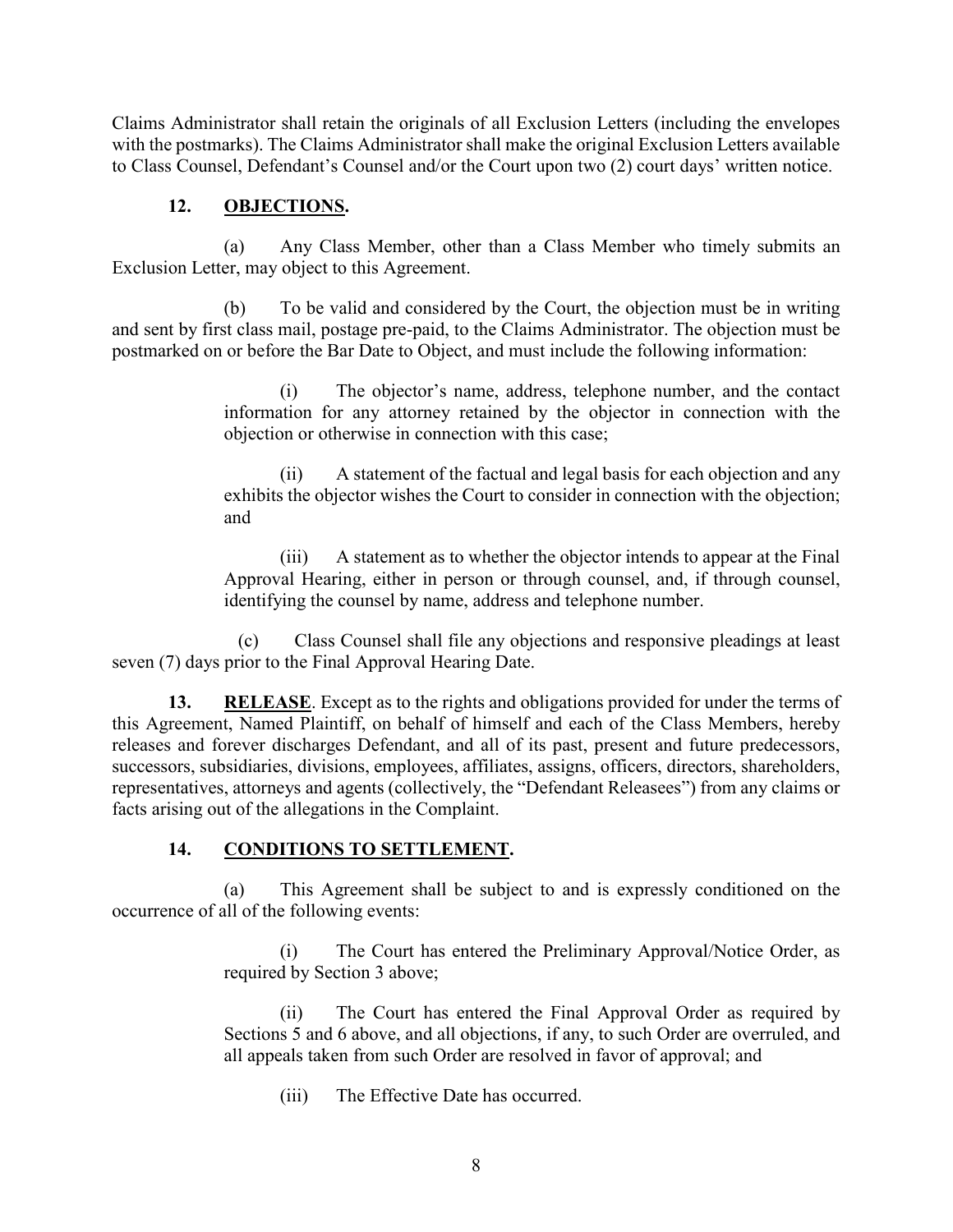(b) If all of the conditions specified in Section 14(a) are not met, then this Agreement shall be cancelled and terminated.

(c) Defendant shall have the option to terminate this Agreement if five (5%) percent or more of the Class Members opt out. Defendant shall notify Class Counsel and the Court of its intent to terminate this Agreement pursuant to this Section 14 within fifteen (15) business days after the Bar Date To Opt Out, or the option to terminate shall be considered waived.

(d) In the event this Agreement is terminated, pursuant to Section 14(c) immediately above, or fails to become effective in accordance with Sections 14(a) and/or (b) immediately above, then the parties shall be restored to their respective positions in this case as they existed as of the date of the execution of this Agreement. In such event, the terms and provisions of this Agreement shall have no further force and effect with respect to the parties and shall not be used in this case or in any other action or proceeding for any other purpose, and any order entered by this Court in accordance with the terms of this Agreement shall be treated as vacated, *nunc pro tunc*.

## **15. REPRESENTATIONS.**

(a) The parties to this Agreement represent that they have each read this Agreement and are fully aware of and understand all of its terms and the legal consequences thereof. The parties represent that they have consulted or have had the opportunity to consult with and have received or have had the opportunity to receive advice from legal counsel in connection with their review and execution of this Agreement.

(b) The parties have not relied on any representations, promises or agreements other than those expressly set forth in this Agreement.

(c) The Named Plaintiff, on behalf of the Class Members, represents that he has made such inquiry into the terms and conditions of this Agreement as he deems appropriate, and that by executing this Agreement, he believes the Agreement and all the terms and conditions set forth herein, are fair and reasonable to all Class Members.

(d) The Named Plaintiff represents that he has no conflicts or other personal interests that would in any way impact his representation of the class in connection with the execution of this Agreement.

(e) Defendant represents and warrants that it has obtained all corporate authority necessary to execute this Agreement.

**16. FURTHER ASSURANCES**. Each of the parties hereto agrees to execute and deliver all such further documents consistent with this Agreement, and to take all such further actions consistent with this Agreement, as may be required in order to carry the provisions of this Agreement into effect, subject to Class Counsel's obligation to protect the interests of the Class Members.

17. **APPLICABLE LAW**. This Agreement shall be governed by and interpreted, construed, and enforced pursuant to the laws of the State of Massachusetts.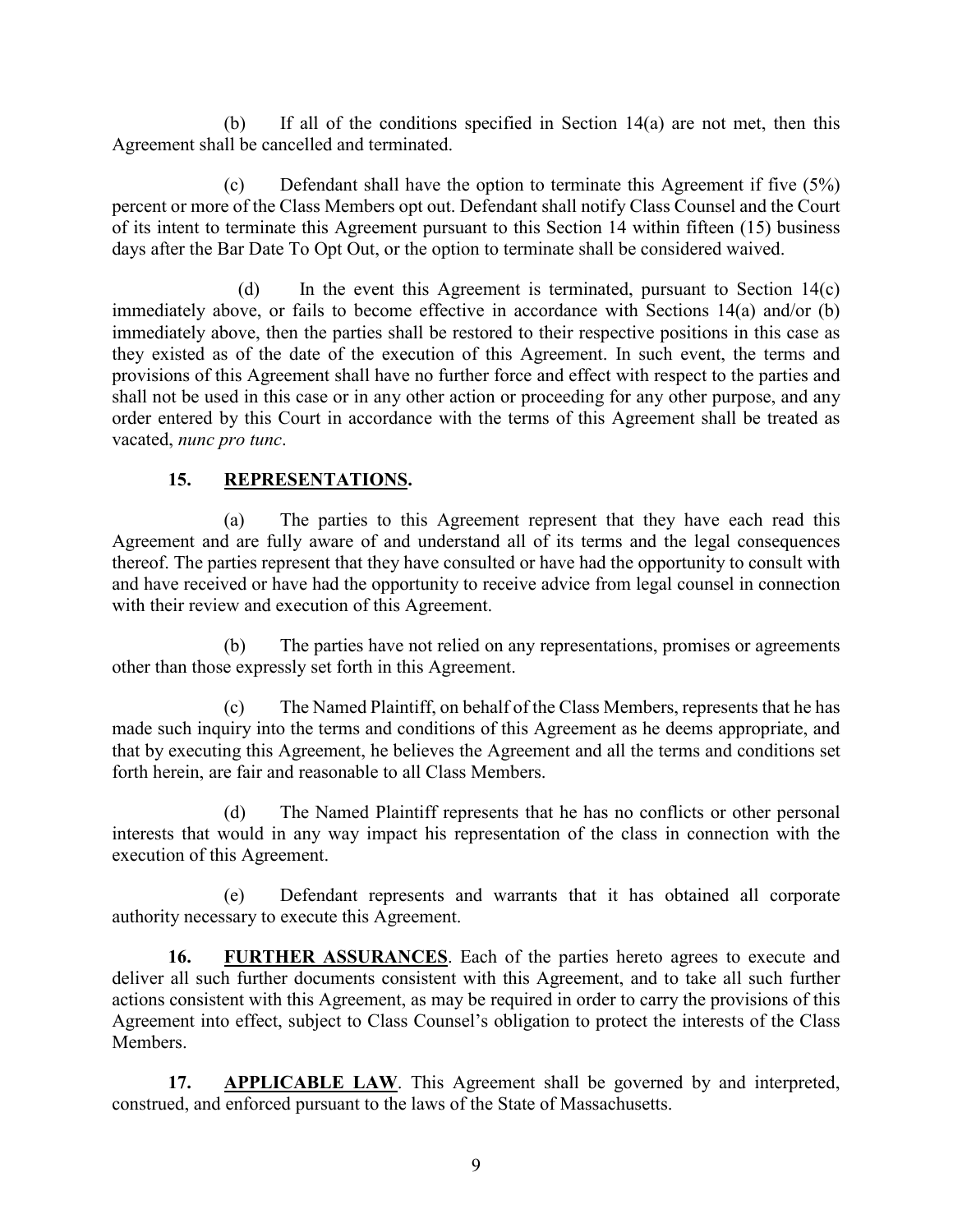**18.** NO ORAL WAIVER OR MODIFICATION. No waiver or modification of any provision of this Agreement or of any breach thereof shall constitute a waiver or modification of any other provision or breach, whether or not similar. Nor shall any actual waiver or modification constitute a continuing waiver. No waiver or modification shall be binding unless executed in writing by the party making the waiver or modification.

**19. ENTIRE AGREEMENT**. This Agreement, including the exhibit attached hereto, constitutes the entire agreement made by and between the parties pertaining to the subject matter hereof, and fully supersedes any and all prior or contemporaneous understandings, representations, warranties, and agreements made by the parties hereto or their representatives pertaining to the subject matter hereof. No extrinsic evidence whatsoever may be introduced in any judicial proceeding involving the construction or interpretation of this Agreement.

**20. BINDING ON SUCCESSORS**. This Agreement shall inure to the benefit of, and shall bind, each of the parties hereto and their successors.

**21. SEVERABILITY**. In the event any one or more of the provisions of this Agreement is determined to be invalid, illegal or unenforceable in any respect, the validity, legality and enforceability of the remaining provisions contained in this Agreement will not in any way be affected or impaired thereby.

**22. COUNTERPARTS AND FACSIMILE SIGNATURES.** This Agreement may be executed and delivered in separate counterparts, each of which, when so executed and delivered, shall be an original, but such counterparts together shall constitute but one and the same instrument and agreement. Facsimile and pdf signature pages shall have the same force and effect as original signatures.

**23. NOTIFICATION**. Any notice to be given to Class Counsel and/or Named Plaintiff shall be sent by email as follows:

Richard D. McCune McCune Wright Arevalo LLP 3281 E. Guasti Road, Ste. 100 Ontario, CA 91761 Telephone: (909) 557-1250 [rdm@mccunewright.com](mailto:rdm@mccunewright.com)

 $- And -$ 

Taras Kick The Kick Law Firm, APC 815 Moraga Drive Los Angeles, California 90049 Telephone: (310) 395-2988 [Taras@kicklawfirm.com](mailto:Taras@kicklawfirm.com)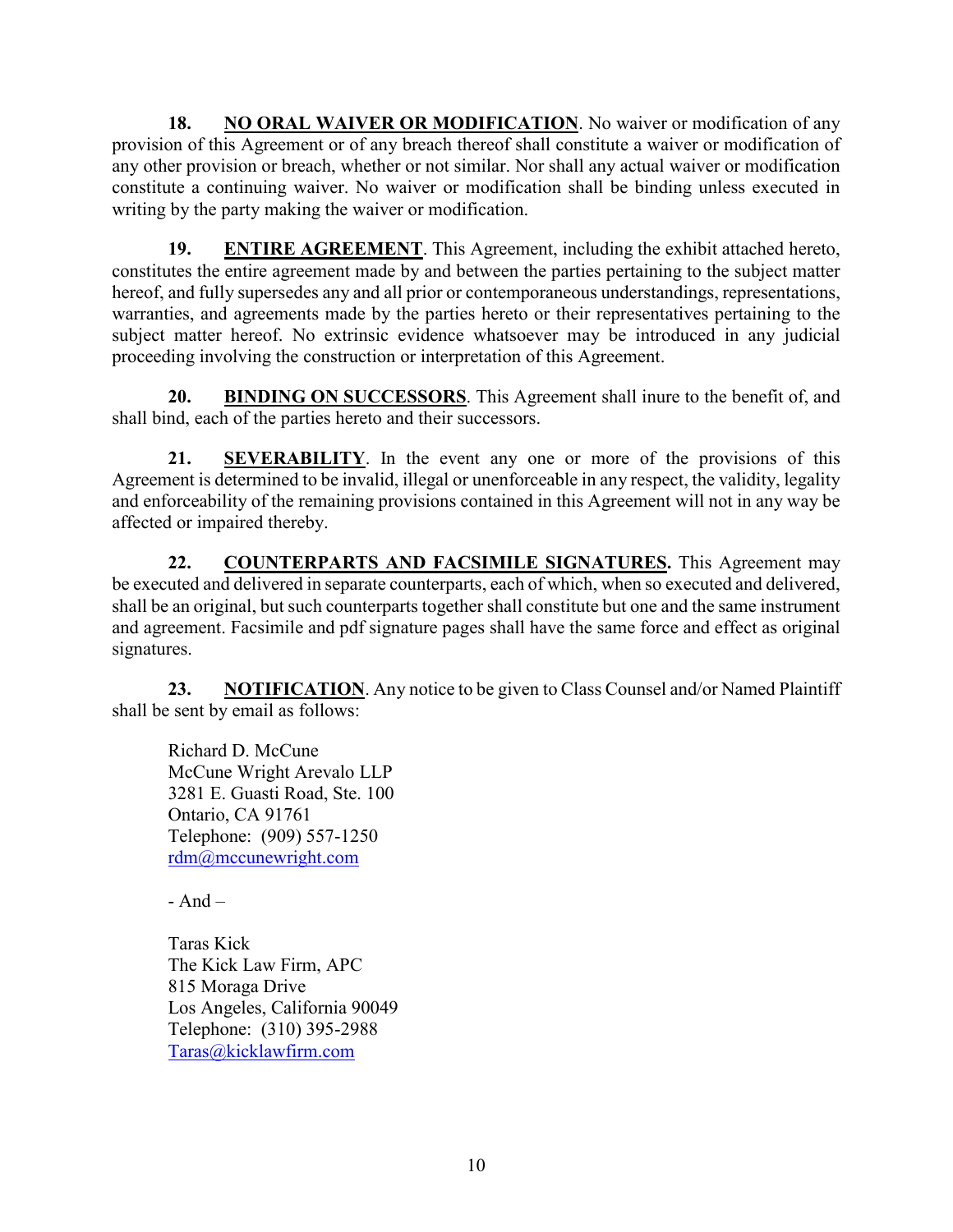Any notice to be given to Defendant under the terms of this Agreement shall be sent by email as follows:

Stuart M. Richter, Esq. Katten Muchin Rosenman LLP 2029 Century Park East, Suite 2600 Los Angeles, California 90067 Telephone: (310) 788-4400 [stuart.richter@kattenlaw.com](mailto:stuart.richter@kattenlaw.com)

Any notice to the Claims Administrator shall be sent by email to the address of the claims administrator, which will be determined by the lowest bid for services.

IN WITNESS WHEREOF, the parties have entered this Agreement as of the dates set forth below.

| Dated: January , 2020       | JEANNE D'ARC CREDIT UNION, a Massachusetts<br>chartered credit union                                    |
|-----------------------------|---------------------------------------------------------------------------------------------------------|
|                             |                                                                                                         |
|                             | Its: $\frac{1}{\sqrt{1-\frac{1}{2}}\left(\frac{1}{2}-\frac{1}{2}\right)}$                               |
| Dated: January __, 2020     | MARK BETTENCOURT, an individual on behalf of<br>himself and those he represents                         |
|                             | Mark Bettencourt                                                                                        |
| <b>APPROVED AS TO FORM:</b> |                                                                                                         |
| Dated: January , 2020       | KATTEN MUCHIN ROSENMAN LLP<br>Stuart M. Richter<br>Andrew J. Demko<br>Paul A. Grammatico                |
|                             | By: $\qquad \qquad$<br>Stuart M. Richter<br>Attorneys for Defendant JEANNE D'ARC CREDIT<br><b>UNION</b> |
| Dated: January _____, 2020  | McCUNE WRIGHT ALEVARO LLP<br>Richard D. McCune                                                          |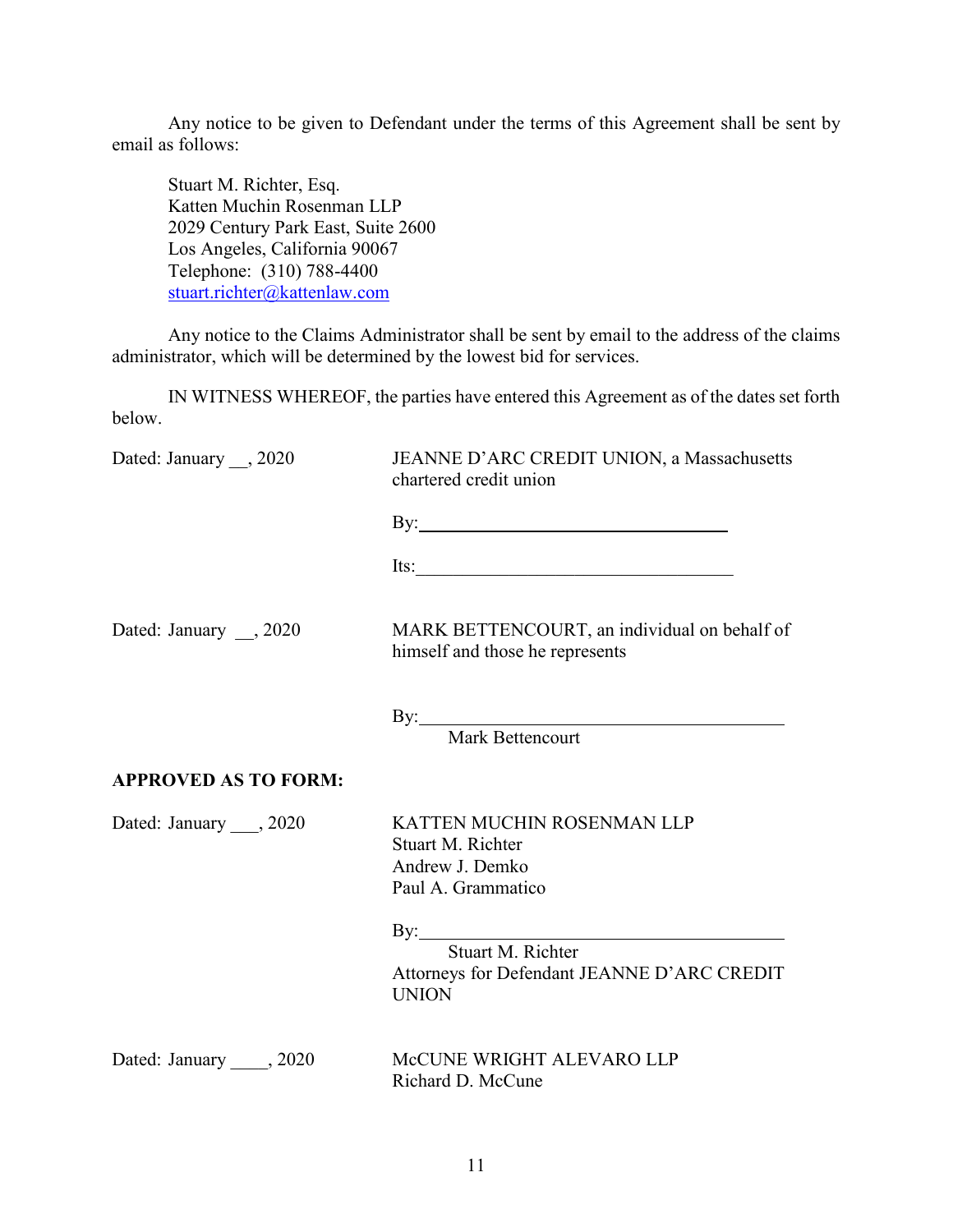THE KICK LAW FIRM, APC Taras Kick

By:

Richard D. McCune Attorneys for Plaintiff MARK BETTENCOURT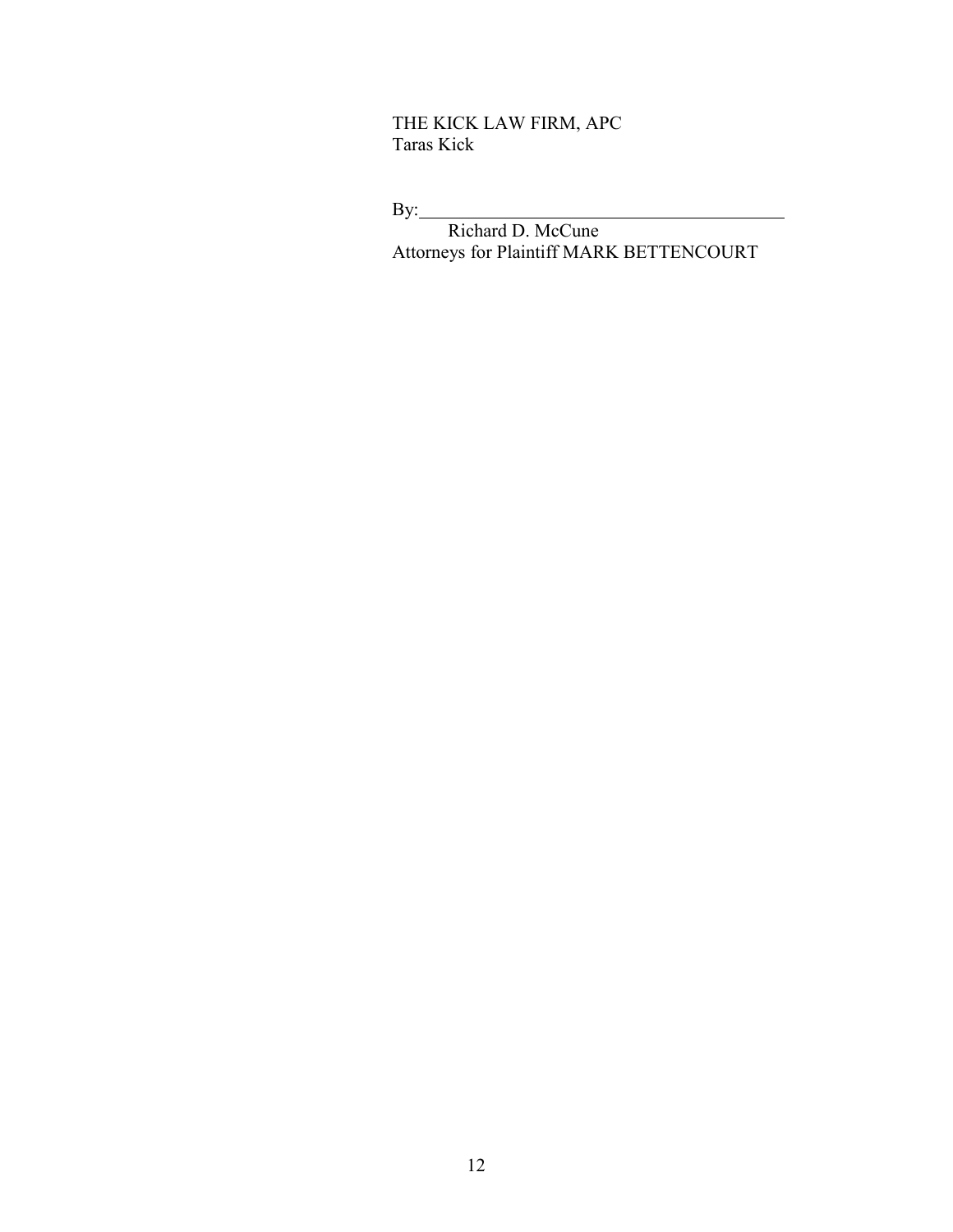## **Exhibit 1**

#### Mark Bettencourt v. Jeanne D'Arc Credit Union

#### **NOTICE OF PENDING CLASS ACTION AND PROPOSED SETTLEMENT**

#### **READ THIS NOTICE FULLY AND CAREFULLY; THE PROPOSED SETTLEMENT MAY AFFECT YOUR RIGHTS!**

#### **IF YOU HAD A CHECKING ACCOUNT WITH JEANNE D'ARC CREDIT UNION ("DEFENDANT") AND YOU WERE CHARGED AN OVERDRAFT FEE BETWEEN DECEMBER 22, 2011, AND JUNE 29, 2019, THEN YOU MAY BE ENTITLED TO A PAYMENT FROM A CLASS ACTION SETTLEMENT**

The United States District Court for the District of Massachusetts has authorized this Notice; it is not a solicitation from a lawyer.

|                                                                                                                     | <b>SUMMARY OF YOUR OPTIONS AND THE LEGAL EFFECT OF EACH OPTION</b>                                                                                                                                                                                                                                                                                                         |
|---------------------------------------------------------------------------------------------------------------------|----------------------------------------------------------------------------------------------------------------------------------------------------------------------------------------------------------------------------------------------------------------------------------------------------------------------------------------------------------------------------|
| <b>DO NOTHING</b>                                                                                                   | If you have incurred an overdraft fee that was not refunded<br>to you on your checking account which was paid by you<br>while your ledger balance was sufficient to pay for the<br>transaction, you will receive a payment from the Settlement<br>Fund so long as you do not opt out of or exclude yourself<br>from the settlement (described in the next box).            |
| <b>EXCLUDE YOURSELF</b><br><b>FROM THE SETTLEMENT;</b><br><b>RECEIVE NO PAYMENT</b><br><b>BUT RELEASE NO CLAIMS</b> | You can choose to exclude yourself from the settlement or<br>"opt out." This means you choose not to participate in the<br>settlement. You will keep your individual claims against<br>Defendant but you will not receive a payment. If you want<br>to recover against Defendant, then you will have to file a<br>separate lawsuit or claim.                               |
| <b>OBJECT TO THE</b><br><b>SETTLEMENT</b>                                                                           | You can file an objection with the Court explaining why you<br>believe the Court should reject the settlement. If your<br>objection is overruled by the Court, you will receive a<br>payment and you will not be able to sue Defendant for the<br>claims asserted in this litigation. If the Court agrees with<br>your objection, then the settlement may not be approved. |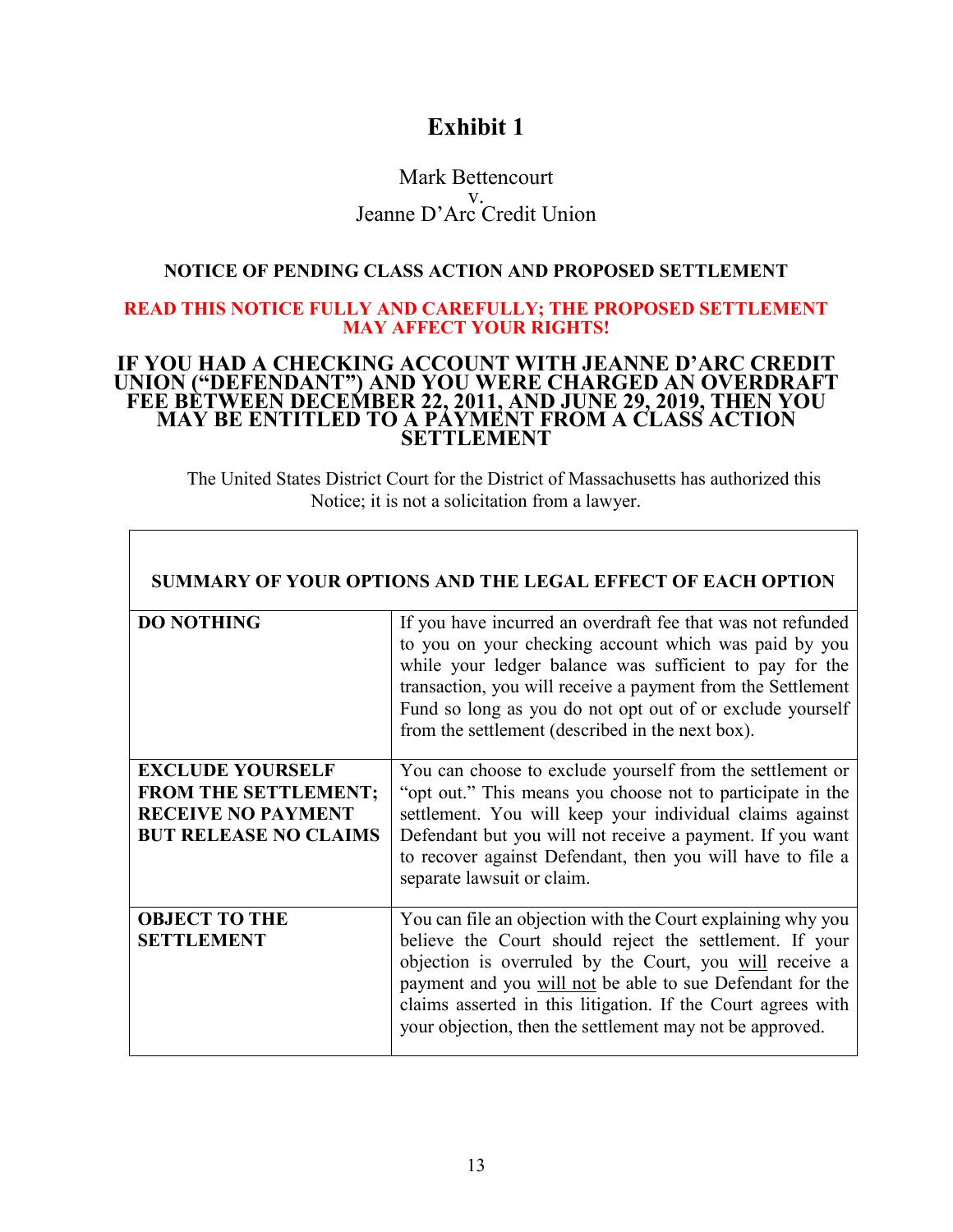These rights and options – *and the deadlines to exercise them* – along with the material terms of the settlement are explained in this Notice.

## **BASIC INFORMATION**

## **1. What is this lawsuit about?**

The lawsuit that is being settled is entitled *Mark Bettencourt v. Jeanne D'Arc Union,* United States District Court for the District of Massachusetts, Case No. 1:17-cv-12548-NMG. The case is a "class action." That means that the "Named Plaintiff," Mark Bettencourt, is an individual who is acting on behalf of a group. The group is made up of all members of Defendant who had a checking account with Defendant prior to February 15, 2016, and were assessed an Overdraft Fee on any type of payment transaction from December 22, 2011, through June 29, 2019, against their checking account if, at the time such fee was assessed, the member had sufficient money in his or her ledger balance to cover the transaction that resulted in the fee. The persons in this group is collectively called the "Class Members."

The Named Plaintiff claims Defendant improperly charged overdraft fees in checking accounts when members had enough money in the balance to cover the transaction if holds placed on pending transactions or deposits were not deducted from the balance. Defendant does not deny it charged overdraft fees but contends it did so properly and in accordance with the terms of its agreements and applicable law. Defendant contends it assessed overdraft fees based on the available balance in a member's account. Defendant maintains that this practice is proper and was disclosed to its members, and therefore denies that its practices give rise to claims for damages by the Named Plaintiff or any Class Member.

#### **2. Why did I receive this Notice of this lawsuit?**

You received this Notice because Defendant's records indicate that you are in the group that was alleged to have been charged improper overdraft fee(s). The Court directed that this Notice be sent to all Class Members because each Class Member has a right to know about the proposed settlement and the options available to him or her before the Court decides whether to approve the settlement.

#### **3. Why did the parties settle?**

In any lawsuit, there are risks and potential benefits that come with a trial versus settling at an earlier stage. It is the Named Plaintiff's lawyers' job to identify when a proposed settlement offer is good enough that it justifies recommending settling the case instead of continuing to trial. In a class action, these lawyers, known as Class Counsel, make this recommendation to the Named Plaintiff. The Named Plaintiff has the duty to act in the best interests of the class as a whole and, in this case, it is his belief, as well as Class Counsel's opinion, that this settlement is in the best interest of all Class Members for at least the following reasons:

There is legal uncertainty about whether a judge or a jury will find that Defendant was contractually and otherwise legally obligated not to assess overdraft fees on checking accounts when the ledger balance was sufficient to pay for a transaction even though the available balance was not. There is also uncertainty about whether the Named Plaintiff's claims are subject to other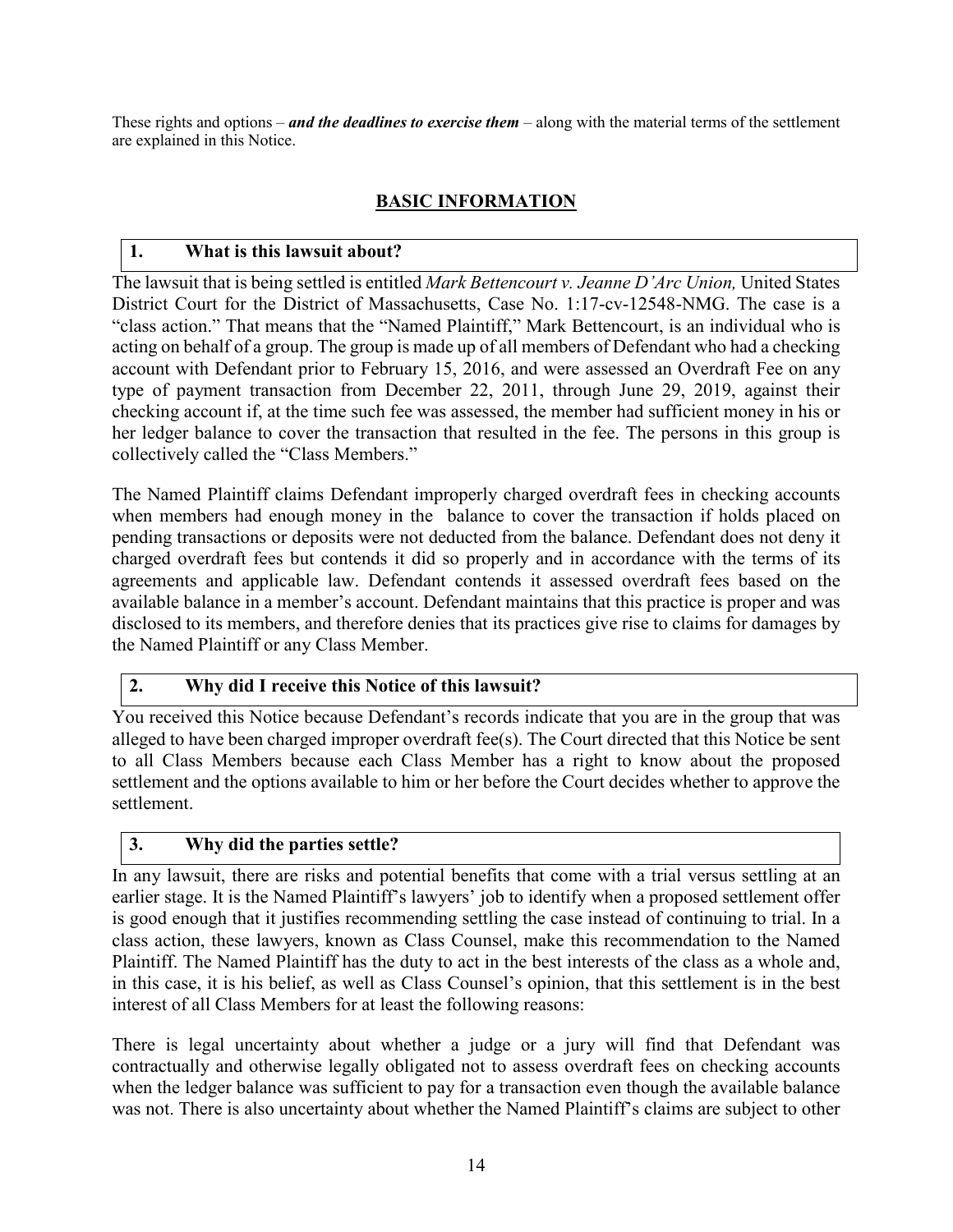defenses that might result in no or less recovery to Class Members. Even if the Named Plaintiff were to win at trial, there is no assurance that the Class Members would be awarded more than the current settlement amount and it may take years of litigation before any payments would be made. By settling, the Class Members will avoid these and other risks and the delays associated with continued litigation.

While Defendant disputes Plaintiff's claims, it has agreed to settle to avoid the costs, distractions and risks of litigation. Thus, even though Defendant denies that it did anything improper, it believes settlement is in its best interest and in the best interests of all of its members.

## **WHO IS IN THE SETTLEMENT**

## **4. How do I know if I am part of the Settlement?**

If you received this notice, then Defendant's records indicate that you are a Class Member who is entitled to receive a payment or credit to your account.

## **YOUR OPTIONS**

## **5. What options do I have with respect to the Settlement?**

You have three options: (1) do nothing and you will receive a payment according to the terms of this settlement for overdraft fees you may have been charged on your checking account when your ledger balance was sufficient but your available balance was not sufficient to pay the transaction that resulted in the fee; (2) exclude yourself from the settlement ("opt out" of it); or (3) participate in the settlement but object to it. Each of these options is described in a separate section below.

## **6. What are the critical deadlines?**

If you do nothing, you will receive settlement funds by credit to your account if you are still a member of Defendant when the settlement is paid or via check mailed to your residence of record if you are not a member of Defendant when the settlement is paid at the close of the claims period.

The deadline for sending a letter to exclude yourself from or opt out of the settlement is **Theory** 

The deadline to file an objection with the Court is also  $\blacksquare$ 

## **7. How do I decide which option to choose?**

If you do not like the settlement and you believe that you could receive more money by pursuing your claims on your own (with or without an attorney that you could hire) and you are comfortable with the risk that you might lose your case or get less than you would in this settlement, then you may want to consider opting out.

If you believe the settlement is unreasonable, unfair, or inadequate and the Court should reject the settlement, you can object to the settlement terms. The Court will decide if your objection is valid. If the Court agrees, then the settlement will not be approved and no payments will be made to you or any other Class Member. If your objection (and any other objection) is overruled, and the settlement is approved, then you will still get a payment.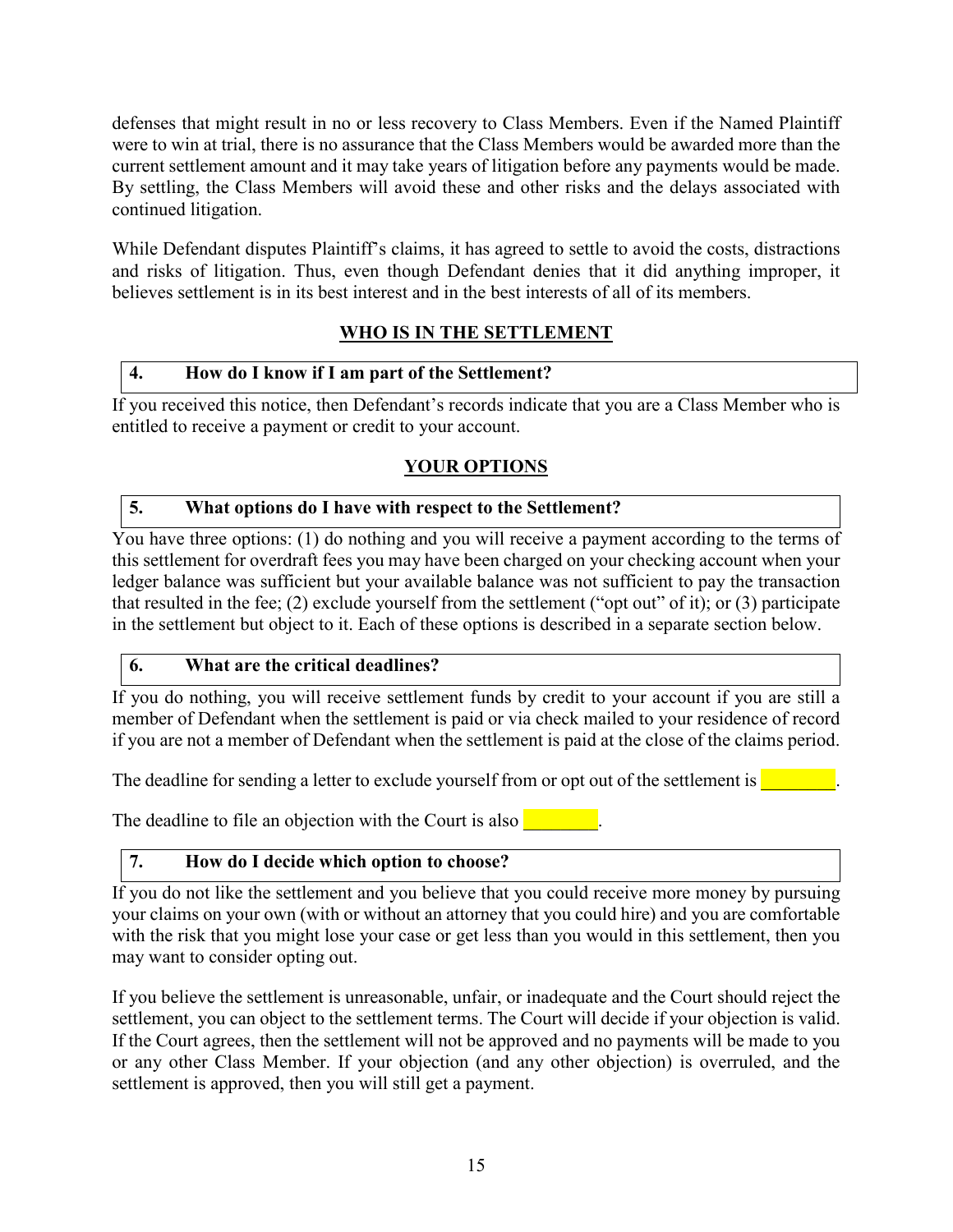#### **8. What has to happen for the Settlement to be approved?**

The Court has to decide that the settlement is fair, reasonable, and adequate before it will approve it. The Court already has decided to provide preliminary approval of the settlement, which is why you received this Notice. The Court will make a final decision regarding the settlement at a "Fairness Hearing" or "Final Approval Hearing", which is currently scheduled for **Fig. 1.** 

## **THE SETTLEMENT PAYMENT**

#### **9. How much is the Settlement?**

Defendant has agreed to create a Settlement Fund of \$1,197,000.00. As discussed separately below, attorneys' fees, litigation costs, a service award to the Named Plaintiff, and the costs paid to a third party Claims Administrator to administer the settlement (including mailing and emailing this notice) will be paid out of this amount. The balance of the Settlement Fund will be divided among all Class Members on a *pro rata* basis to members who incurred an overdraft fee that was not refunded on checking accounts which was assessed while the ledger balance was sufficient to pay for the transaction.

#### **10. How much of the settlement fund will be used to pay for attorney fees and costs?**

Class Counsel will request that the Court award one-third (33-1/3%) of the value of the settlement as attorneys' fees plus reimbursement of not more than  $\frac{1}{2}$  in litigation costs incurred in prosecuting the case. The Court will decide the amount of the attorneys' fees based on a number of factors, including the risk associated with bringing the case, the amount of time spent on the case, the amount of costs incurred to prosecute the case, the quality of the work, and the outcome of the case.

#### **11. How much of the settlement fund will be used to pay the Named Plaintiff a Service Award**

Class Counsel on behalf of the Named Plaintiff will request that the Court award him \$10,000 for his role in securing this settlement on behalf of the class. The Court will decide if a Service Award is appropriate and if so, the amount of the award.

#### **12. How much of the settlement fund will be used to pay the Class Administrator's expenses?**

The Claims Administrator has estimated its total costs at  $\frac{1}{2}$ , and agreed to cap them at  $\mathbb{S}$   $\qquad \qquad$  .

#### **13. How much will my payment be?**

The balance of the Settlement Fund will be divided among all Class Members on a *pro rata* basis to members who incurred an overdraft fee that was not refunded on checking accounts which was assessed while the ledger balance was sufficient to pay for the transaction.

#### **14. Do I have to do anything if I want to participate in the Settlement?**

No. Any amount you are entitled to under the terms of the settlement will be distributed to you unless you choose to exclude yourself from the settlement or "opt out." This means you choose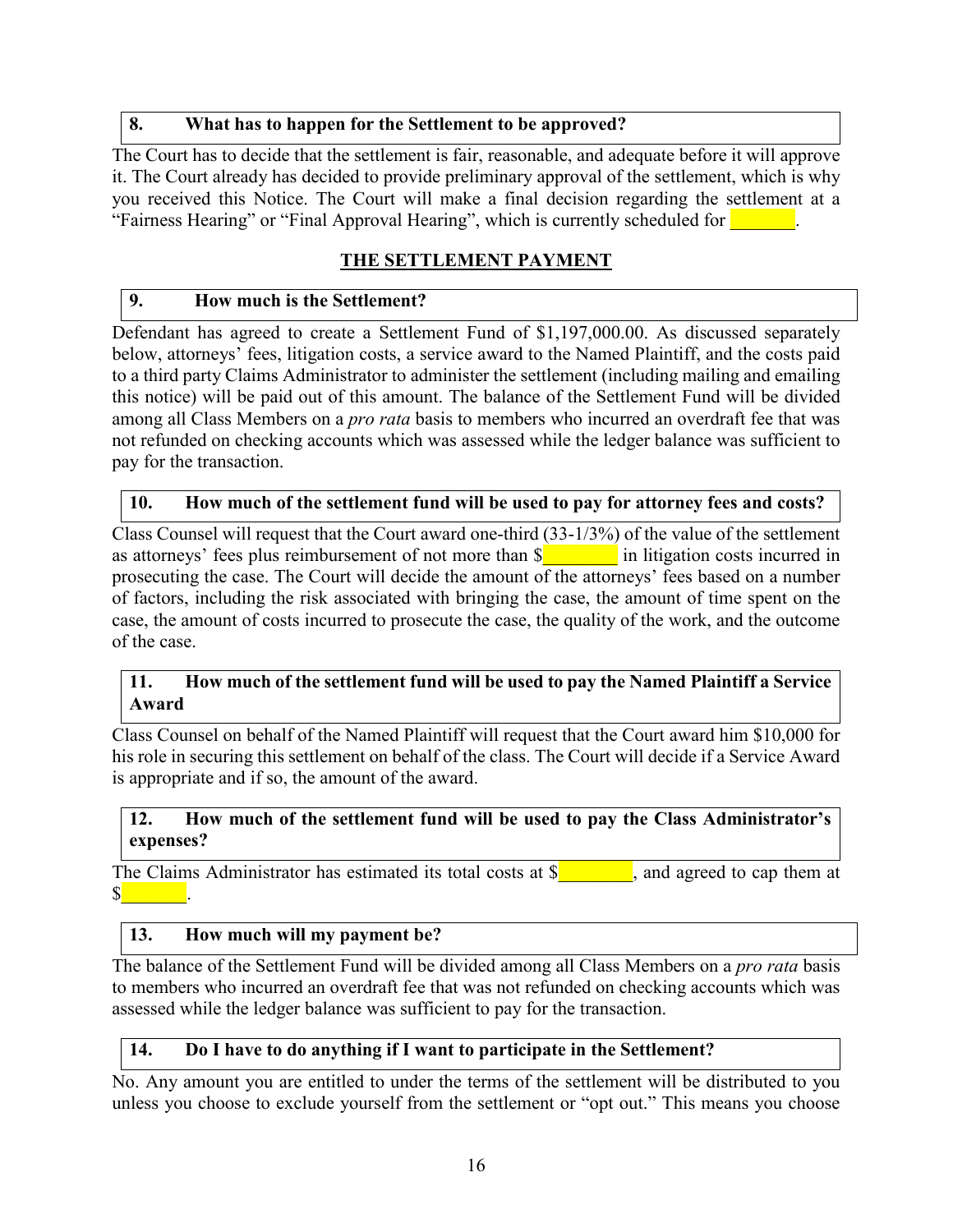not to participate in the settlement. You will keep your individual claims against Defendant but you will not receive a payment. In that case, if you choose to seek recovery against Defendant, then you will have to file a separate lawsuit or claim.

## **15. When will I receive my payment?**

The Court will hold a Fairness Hearing (explained below in Questions 22-24) on  $\sim$  to consider whether the settlement should be approved. If the Court approves the settlement, then the claims administrator should begin paying claims within approximately 10 days. However, if someone objects to the settlement, and the objection is sustained, then there is no settlement. Even if all objections are overruled and the Court approves the settlement, an objector could appeal and it might take months or even years to have the appeal resolved, which would delay any payment.

## **EXCLUDING YOURSELF FROM THE SETTLEMENT**

## **16. How do I exclude myself from the settlement?**

If you do not want to receive a payment, or if you want to keep any right you may have to sue Defendant for the claims alleged in this lawsuit, then you must exclude yourself or "opt out."

To opt out, you must send a letter to the Claims Administrator that you want to be excluded. Your letter can simply say "I hereby elect to be excluded from the settlement in the *Mark Bettencourt v. Jeanne D'Arc Credit Union* class action." Be sure to include your name, last four digits of your member number, address, telephone number, and email address. Your exclusion or opt out request must be postmarked by  $\qquad \qquad$ , and sent to:

> Bettencourt v. Jeanne D'Arc Credit Union Claims Administrator Attn: ADDRESS OF THE CLAIMS ADMINISTRATOR

## **17. What happens if I opt out of the settlement?**

If you opt out of the settlement, you will preserve and not give up any of your rights to sue Defendant for the claims alleged in this case. However, you will not be entitled to receive a payment from this settlement.

#### **18. If I exclude myself, can I obtain a payment?**

No. If you exclude yourself, you will not be entitled to a payment.

## **OBJECTING TO THE SETTLEMENT**

#### **19. How do I notify the Court that I do not like the settlement?**

You can object to the settlement or any part of it that you do not like **IF** you do not exclude yourself or opt out from the settlement. (Class Members who exclude themselves from the settlement have no right to object to how other Class Members are treated.) To object, you must send a written document to the Claims Administrator at the address below. Your objection should say that you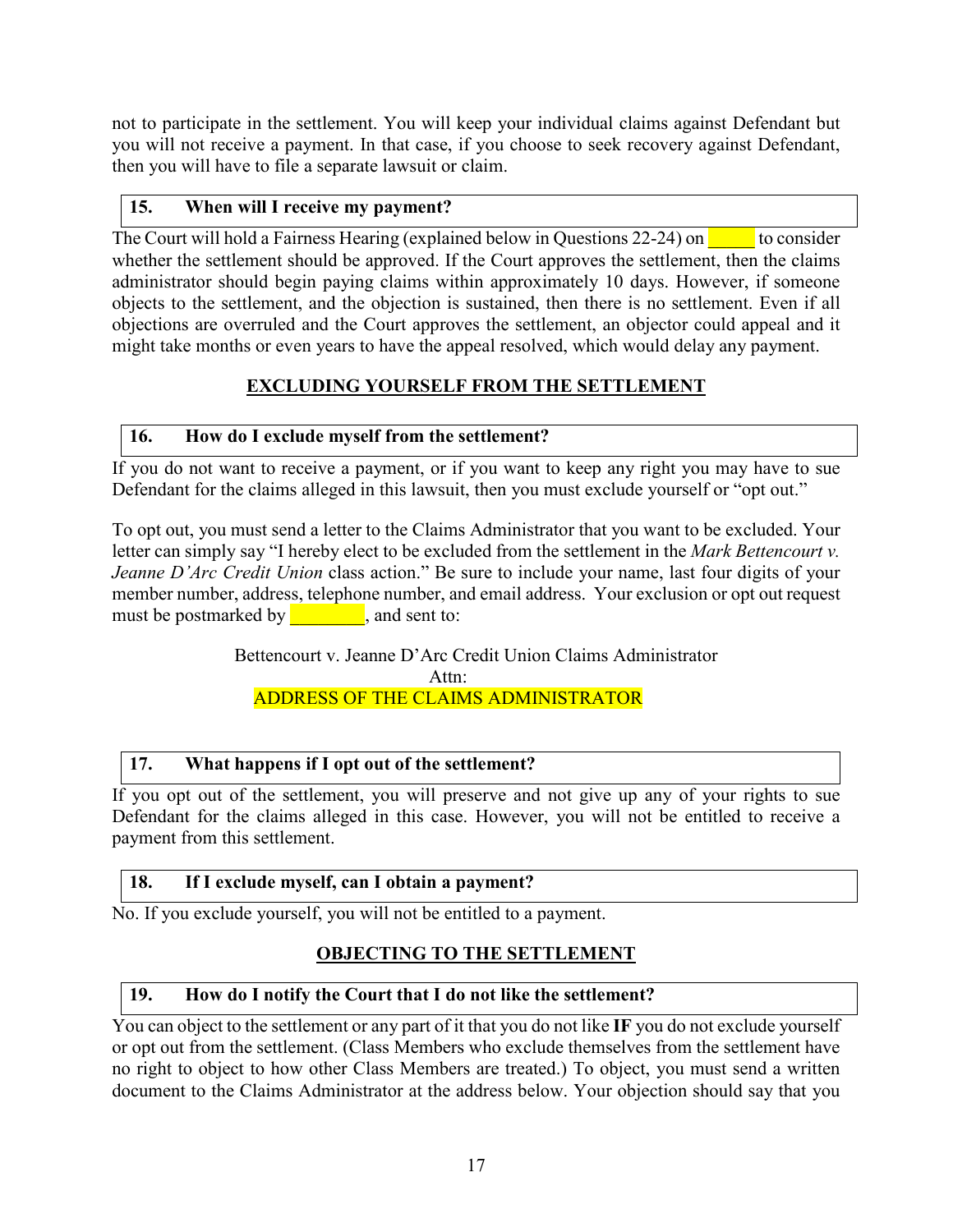are a Class Member, that you object to the settlement, and the factual and legal reasons why you object, and whether you intend to appear at the hearing. In your objection, you must include your name, address, telephone number, email address (if applicable) and your signature.

All objections must be post-marked <u>no later</u> than  $\Box$ , and must be mailed to the Court as follows: United States District Court for the District of Massachusetts, 1 Courthouse Way, Boston, MA 02210. And to the Claims Administrator as follows:

| <b>CLAIMS ADMINSTRATOR</b>                      |  |  |
|-------------------------------------------------|--|--|
| Bettencourt v. Jeanne D'Arc Credit Union Claims |  |  |
| Administrator                                   |  |  |
| Attn:                                           |  |  |
| <b>ADDRESS OF THE</b>                           |  |  |
| <b>CLAIMS</b>                                   |  |  |
| <b>ADMINISTRATOR</b>                            |  |  |
|                                                 |  |  |
|                                                 |  |  |
|                                                 |  |  |
|                                                 |  |  |

## **20. What is the difference between objecting and requesting exclusion from the settlement?**

Objecting is telling the Court that you do not believe the settlement is fair, reasonable, and adequate for the class, and asking the Court to reject it. You can object only if you do not opt out of the settlement. If you object to the settlement and do not opt out, then you are entitled to a payment if the settlement is approved, but you will release claims you might have against Defendant. Excluding yourself or opting out is telling the Court that you do not want to be part of the settlement, and do not want to receive a payment or release claims you might have against Defendant for the claims alleged in this lawsuit.

## **21. What happens if I object to the settlement?**

If the Court sustains your objection, or the objection of any other Class Member, then there is no settlement. If you object, but the Court overrules your objection and any other objection(s), then you will be part of the settlement.

## **THE COURT'S FAIRNESS HEARING**

#### **22. When and where will the Court decide whether to approve the settlement?**

The Court will hold a Final Approval or Fairness Hearing at **Quality 1** on **All a**t the United States District Court for the District of Massachusetts, located at 1 Courthouse Way, Boston, MA 02210. At this hearing, the Court will consider whether the settlement is fair, reasonable and adequate. If there are objections, the Court will consider them. The Court may also decide how much to award Class Counsel for attorneys' fees and expenses and how much the Named Plaintiff should get as a "Service Award" for acting as the class representative.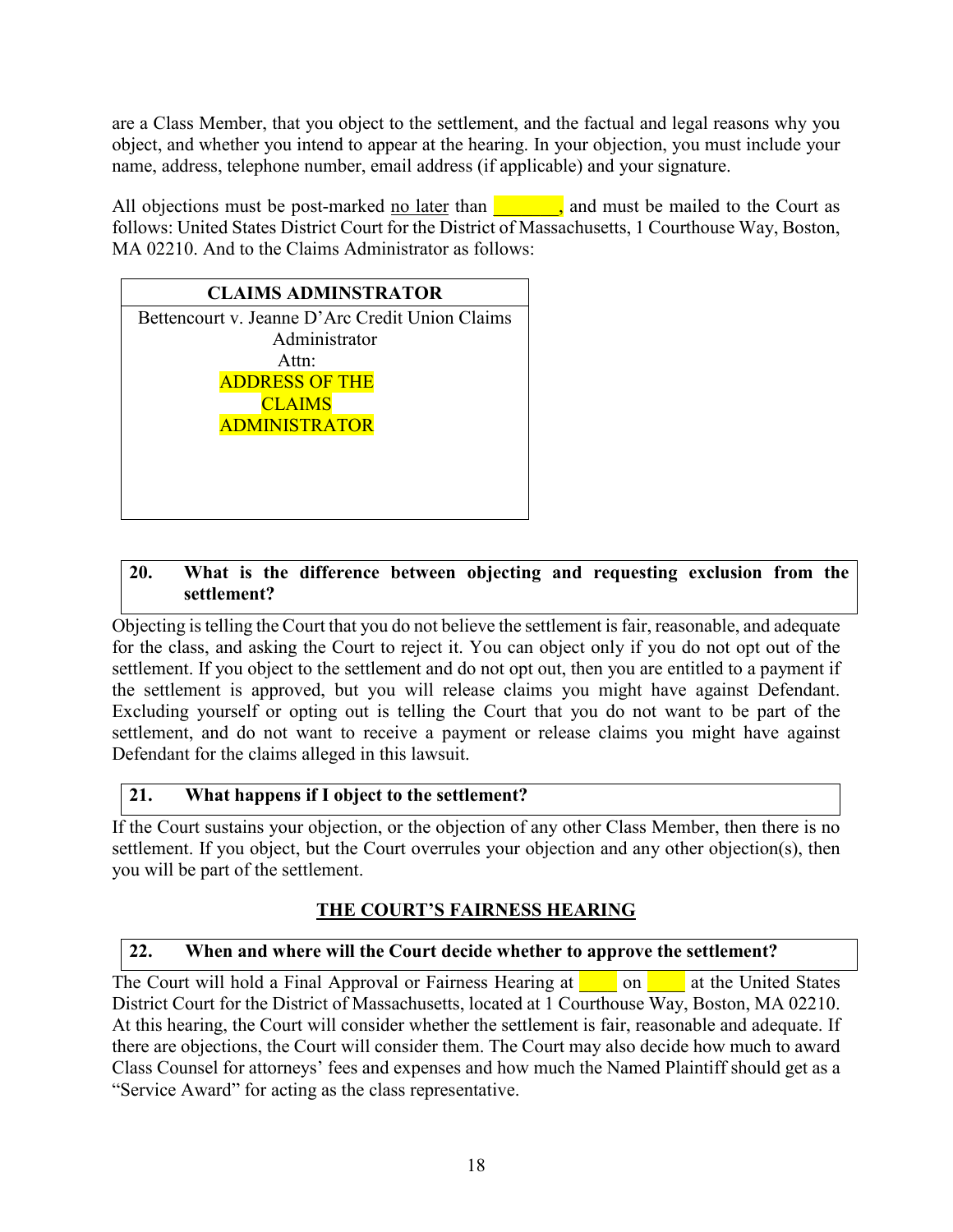#### **23. Do I have to come to the hearing?**

No. Class Counsel will answer any questions the Court may have. You may attend if you desire to do so. If you have submitted an objection, then you may want to attend.

#### **24. May I speak at the hearing?**

If you have objected, you may ask the Court for permission to speak at the Final Approval Hearing. To do so, you must include with your objection, described in Question 19, above, the statement, "I hereby give notice that I intend to appear at the Final Approval Hearing."

## **IF YOU DO NOTHING**

#### **25. What happens if I do nothing at all?**

If you do nothing at all, and if the settlement is approved, then you may receive a payment that represents your share of the Settlement Fund net of attorneys' fees, Claims Administrator expenses, and the Named Plaintiff's Service Award. You will be considered a part of the class, and you will give up claims against Defendant for the conduct alleged in this lawsuit. You will not give up any other claims you might have against Defendant that are not part of this lawsuit.

## **THE LAWYERS REPRESENTING YOU**

#### **26. Do I have a lawyer in this case?**

The Court ordered that the lawyers and their law firms referred to in this notice as "Class Counsel" will represent you and the other Class Members.

#### **27. Do I have to pay the lawyer for accomplishing this result?**

No. Class Counsel will be paid directly from the Settlement Fund.

#### **28. Who determines what the attorneys' fees will be?**

The Court will be asked to approve the amount of attorneys' fees at the Fairness Hearing. Class Counsel will file an application for fees and costs and will specify the amount being sought as discussed above. You may review the fee application at **[WEBSITE]** or view a physical copy at the Office of the Clerk of the United States District Court for the District of Massachusetts, which is located at 1 Courthouse Way, Boston, MA 02210.

#### **GETTING MORE INFORMATION**

This Notice only summarizes the proposed settlement. More details are contained in the settlement agreement, which can be viewed/obtained online at **[WEBSITE]** or at the Office of the Clerk of the United States District Court for the District of Massachusetts, which is located at 1 Courthouse Way, Boston, MA 02210, by asking for the court file containing the Motion For Preliminary approval of Class Settlement (the settlement agreement is attached to the motion).